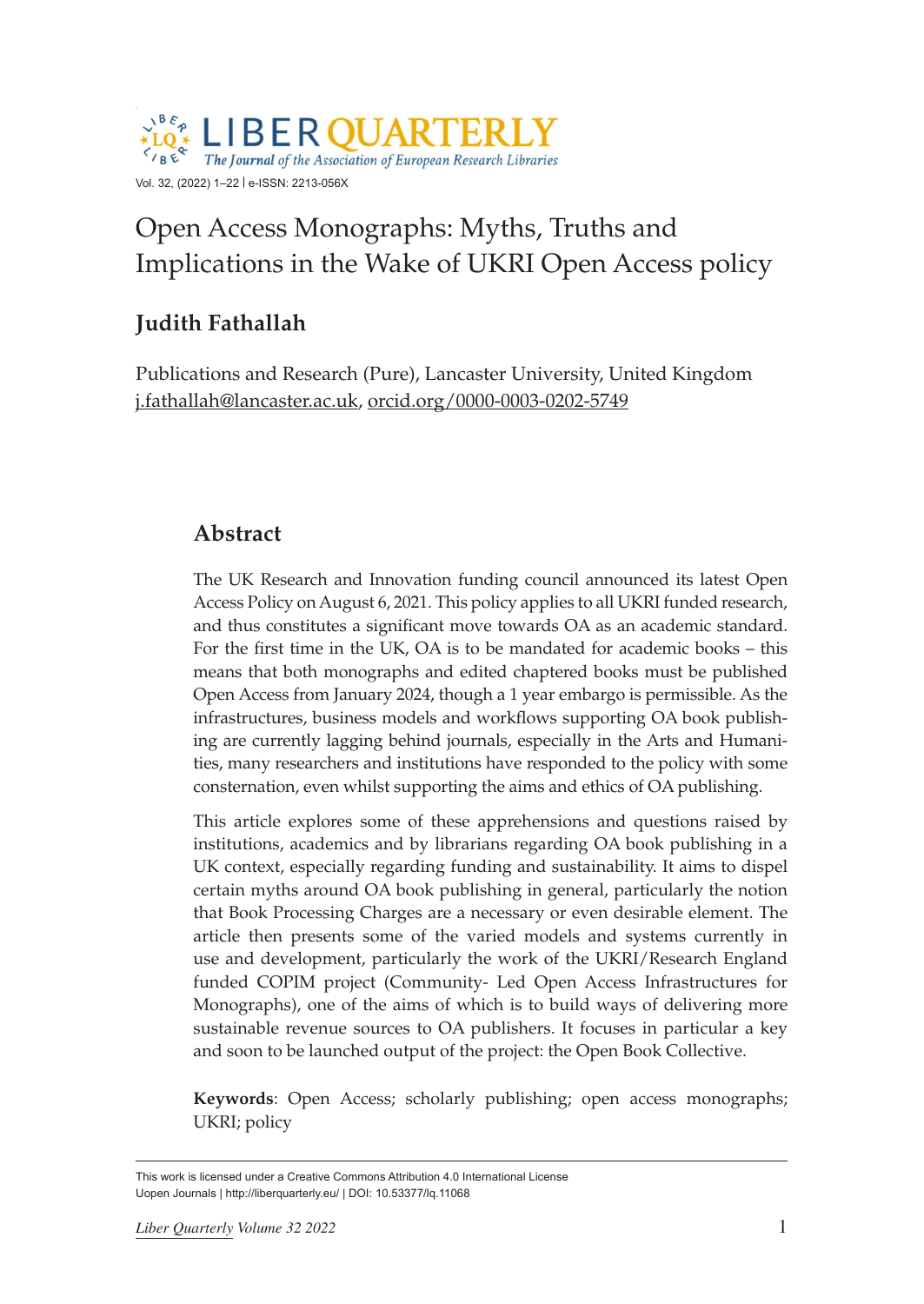### **1. Introduction**

UK Research and Innovation (UKRI) is the main public body that organises research funding for UK academics. Its councils cover the range of academic disciplines, from arts and humanities to the hard sciences, and applications for funding are made directly to the relevant council. UKRI announced its latest Open Access (OA) policy on August 6, 2021. The policy applies to all UKRI funded research and constitutes a significant move towards OA as an academic standard. All journal articles arising from a UKRI grant that are submitted for publication from April 1, 2022 must be made OA immediately, with no embargo, but significantly for our purposes here the policy also applies to monographs and chapters in edited books published from January 2024, though a 1 year embargo is permissible. This means that books and their content must be fully OA 1 year after publication, but authors and publishers may withhold open access until that time, if they so wish. As the infrastructures, business models and workflows supporting OA book publishing are currently lagging behind journals, especially in the Arts and Humanities, many UK researchers may now be seriously considering the ramifications of OA book publication for the first time, and receiving the UKRI announcement with some questions. Moreover, the announcement brings into sharp focus how Plan  $S<sup>1</sup>$  principles may be pragmatically applied by national funding bodies. Researchers beyond the UK may thus be interested to observe how this shift in a national policy relates to their own research context, as major public funders across Europe commit to an OA future.

This article explores some of the apprehensions and queries raised by institutions, academics and librarians regarding OA book publishing, including their sustainability. It aims to dispel certain myths around OA book publishing in general, particularly the notion that Book Processing Charges (BPCs) are a necessary element. The article then presents some of the varied models and systems currently in use and development, particularly the work of the UKRI-funded COPIM project (Community-Led Open Access Infrastructures for Monographs). The COPIM project is keen to develop a solution which explores the potential of collectivisation as a way of moving away from the notion that open access content providers are in competition with one another (the real competition, from the perspectives of many of the publishers involved in COPIM, lies in the far larger for-profit publishers that dominate the landscape of scholarly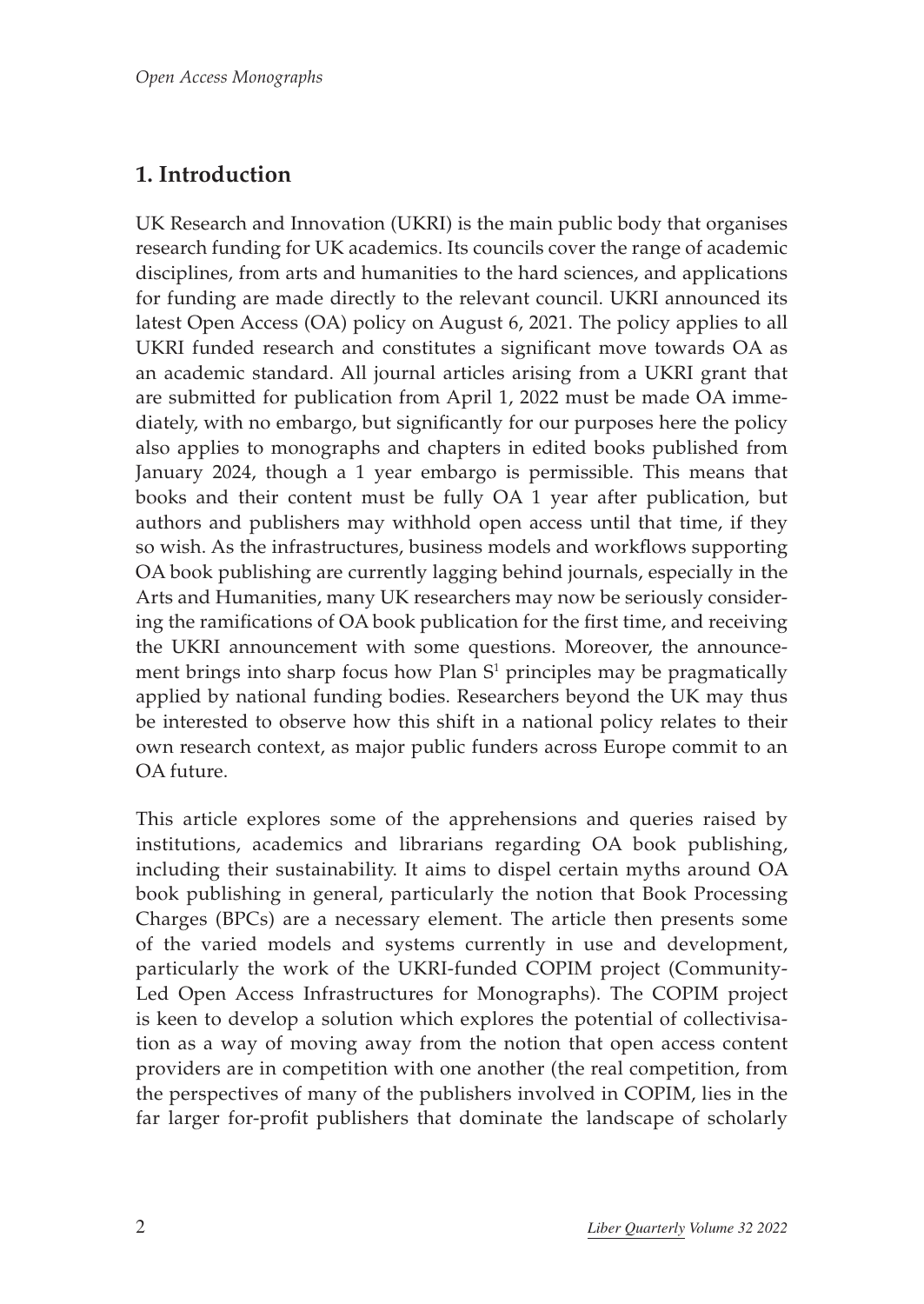communication). This is both a political position which considers cooperation, transparency and sharing as fundamental values of OA (see Bilder et al., 2020), and a pragmatic answer to some of the challenges facing OA books. The COPIM project as a whole is committed to supporting open infrastructures, and to resisting profit-seeking in the landscape of OA publishing and distribution

As a member of the international cOAlition S group and signatoree to the Plan S agreement, UKRI is committed to a wider movement towards open access of publicly funded research (Wingham, 2021). Few academics would object to the principle of making research more widely available: OA publication is not only an ethical good, but demonstrably increases citation and impact (Draux et al., 2018; Holmberg et al., 2020; Neylon et al., 2021), though admittedly much more data is available for journals than books at the present time. Increased citation benefits both the reputation of the author and the scholarly community as a whole. Moreover, whilst the UKRI has signalled that although OA requirements for the next Research Excellence Framework<sup>2</sup> will not be more stringent than UKRI policy for funded research (that is to say, an output which adheres to UKRI policy will automatically be eligible for the REF), increasing movement towards Open Access is anticipated in further REF requirements. Yet even before the UKRI policy was officially announced, concerns had been raised regarding the financial sustainability of OA book publishing, and the effects this might have on academic careers. This is not new: reporting on the 2018 Knowledge Exchange Stakeholder Workshop on Open Access and Monographs. Adema (2019, p. 22) writes that that 'there is still a lot of mistrust and misinformation surrounding OA for monographs from many authors and their learned societies' and 'concerns over costs, funding and quality issues were high on authors' agendas'. With respect to the new UKRI policy which is the subject of this article, *The Times Higher Education (THE)* ran an article which unfortunately focused exclusively on BPC models, in which publishers charge a fee to the author, their funder, and/or their institution to make the work open. The *THE* warned:

*"Without extra research funds to pay for the book processing charges associated with open access publishing, many scholars might be denied the opportunity to publish, warned Marilyn Deegan, professor of digital humanities at King's College London. "In arts and humanities, without monographs you are unlikely to progress in your career," said Professor Deegan, who added that she had*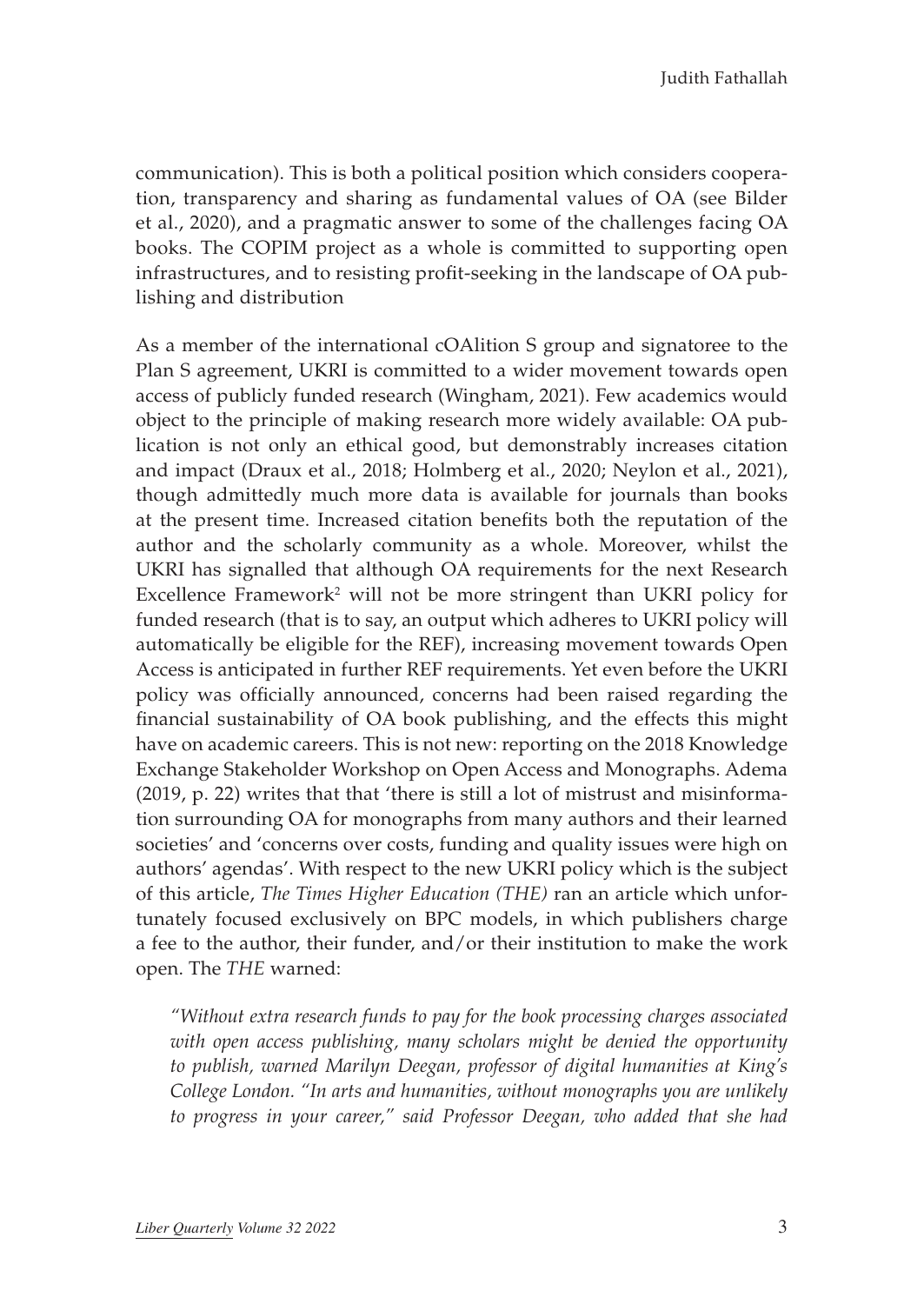*recently been told by a publisher that it would cost almost £10,000 to publish an academic book in an open access format" (Grove, 2020).*

Certainly, BPC costs can be prohibitive to authors and institutions. But this is far from the only model of OA book publishing, and indeed, sits at odds with the values-based models and systems of several leading OA publishers. We'll explore this further below.

#### **2. The Policy on Books**

As noted above, this policy update means that for the first time, all monographs resulting from UKRI funded research must be published OA from 2024, with an optional embargo for up to twelve months. The preferred licence is CC-BY, the Creative Commons licence permitting free sharing, adaptation and translation of a work in any form so long as the original author receives proper attribution. As of this writing, misinformation is already spreading on Twitter that the CC-BY licence is mandatory. However, UKRI has received feedback from researchers in the humanities and social sciences that 'a CC BY licence could enable misquoting and/or misuse of some research, particularly on sensitive topics' and thus permits the CC BY-ND license as an 'exception' (UKRI, 2021a, pp. 4–5). It has not yet been clarified whether any specific conditions must be met for this exception to be applied, but we can observe that researchers' concerns regarding sensitive material and distribution have been acknowledged. Under this license, the original author must be credited and no alterations may be made. Moreover, recognising that the OA publishing infrastructure is less developed and more varied for monographs than for articles, the UKRI also allows the CC BY-NC licence, which prevents an OA work from being repurposed for commercial ends. The granting of a 12 month embargo period allows publishers to recoup on initial investment through sales before it comes into effect, which UKRI considers an appropriate balance point between public interest in the work and publisher sustainability. OA exemptions will apply regarding the use of substantial third party materials which are already in copyright if the cost of licensing these is prohibitive, though again, it is currently unclear precisely how these will work in practice. Finally, exceptions to the OA policy will apply where the only suitable publisher for the work is a specialist unable to offer OA, and when the publisher and author deem the output to be a trade book (UKRI, 2021b, p. 8).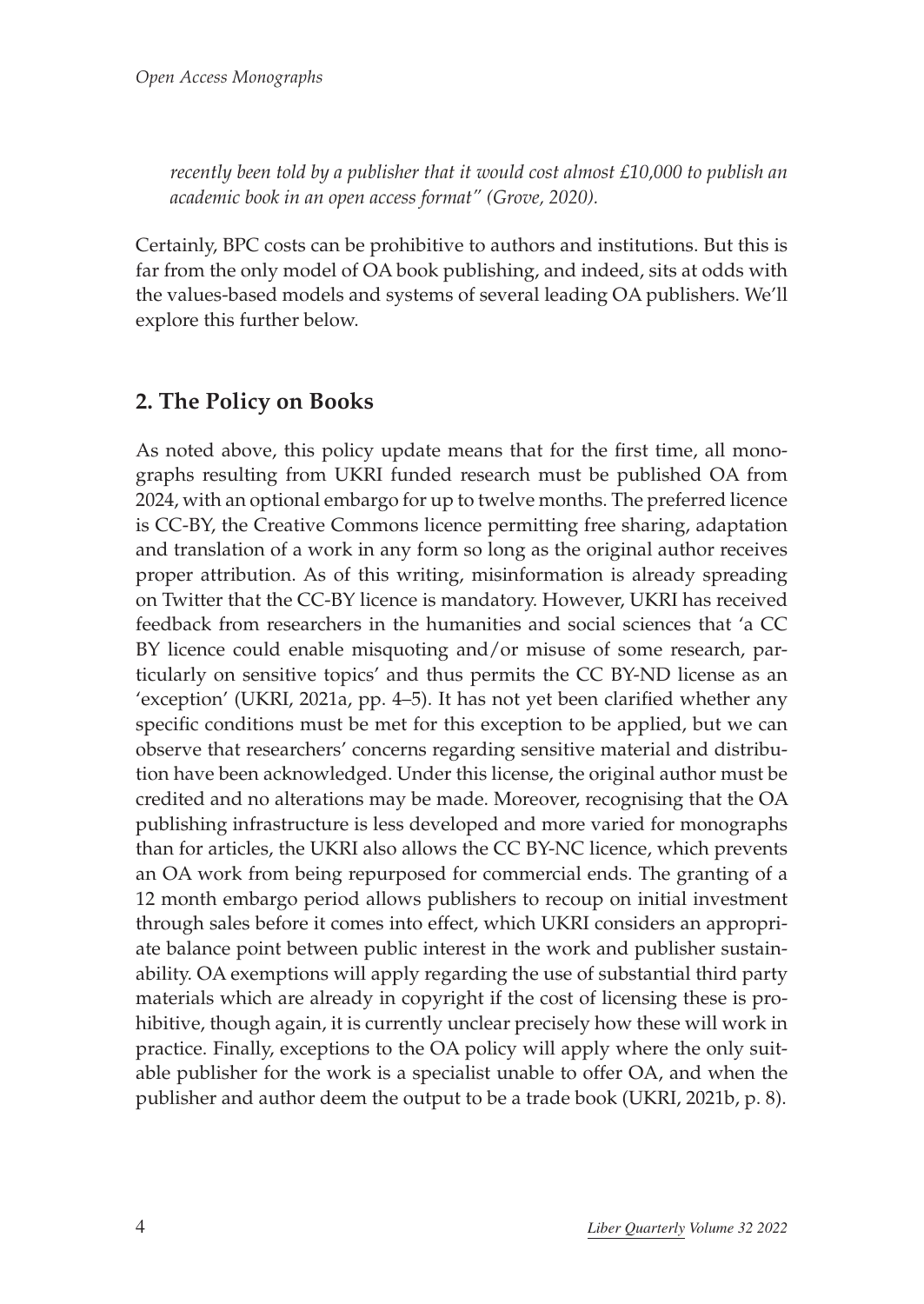The OA policy, then, is significantly less stringent for monographs than it is for journal articles, and we will return to some of these exceptions in the conclusion. The lead time is also much longer. UKRI states

*"Our different requirements for long-form outputs recognise: the less mature open access landscape for these outputs; that these are new requirements that will have a more significant impact on some disciplines (such as the humanities); and the diverse publishing ecology of presses which is intrinsic to sustainability of long-form publishing".* (UKRI, 2021a, p. 6)

For support of OA books specifically, UKRI has ring-fenced £3.5 million per annum of a £46.7 million overall fund. Anna McKie in *THE* reports that some academics take issue with this:

*Sarah Kember, director of Goldsmiths Press, said that providing only £3.5 million for books out of a budget more than 10 times that was a "clear indicator of the funding bias" towards the sciences and article publishing, "despite calls, during the review process, for more support for arts, humanities and social sciences"* (McKie, 2021)

Meanwhile Paul Ayris, chief executive of UCL OA Press, was concerned that ringfencing funds might 'become a green light for publishers to charge as much as they possibly can' (McKie, 2021) in BPCs instead of actively benefiting the development of OA book publishing. Similarly, Cambridge Librarian Samuel Moore notes that 'open-access books have been pioneered by scholarled publishers and university presses, most of whom do not charge book processing fees, and so these publishers need to be able to access the block grant to support their not-for-profit activities' (McKie, 2021). The worst possible outcome of a ring-fenced BPC fund would be the creation of a new market wherein publishers compete to price each other out of business, commercialising and homogenising the budding OA space. In Adema's report, Kember expressed,

*"The problem with monographs is part and parcel of the problem with the academy, namely its increasing domination by a neoliberal rationale; OA policy exacerbates the problem by over-emphasising commercial innovation and underemphasising other values around invention, experimentation, and social intervention through publishing: these are very important to Goldsmith Press. We should avoid reducing creativity to market competition."* (Adema, 2019, p. 11)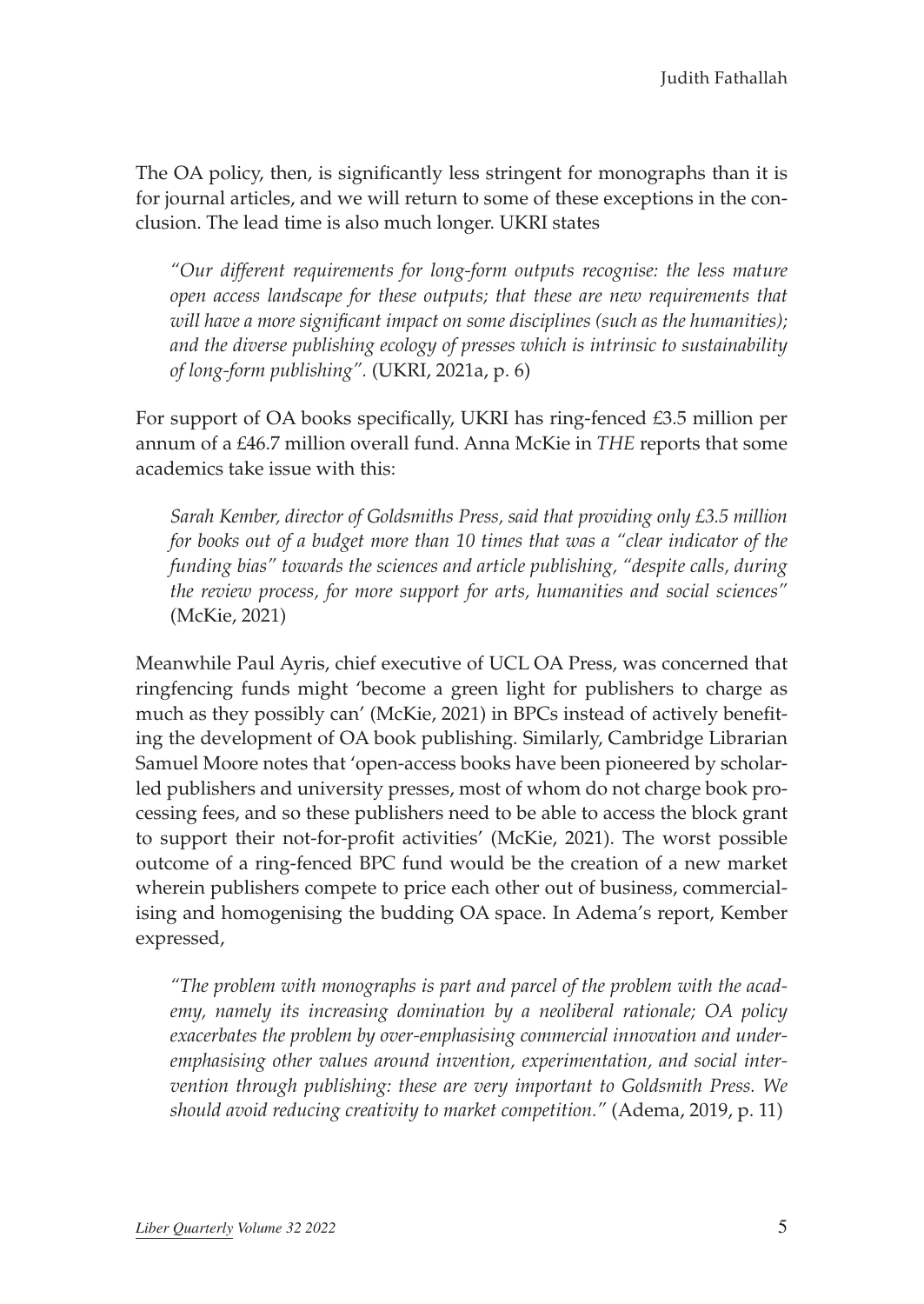Book Processing Charges may have their place in the publishing landscape, and no doubt will be used across a range of models for the foreseeable future. But they are not particularly sustainable – or reliable, or indeed equitable. They privilege funded researchers, wealthy institutions, and established academics on permanent contracts (Nature et al., 2019, p. 14; Speicher et al., 2018). In other words, they penalise those researchers and institutions least able to bear the burden. Moore (2021) argues that expensive BPCs […] 'remove risk for commercial organisations wanting to publish open access while allowing them to monetise books as they have always done' and fears that a poorlyregulated block grant 'will cement the BPC as the primary business model for open access books'. This in turn 'will create a two-tiered system whereby researchers with funding can publish open access books, while those without cannot' (Moore, 2021). Academics from less wealthy institutions and nations, as well as those at the start of their career, are likely to be penalised should this come to pass. The effect on researchers will be unfair, and the effect on scholarly fields will be stultifying. On the other hand, properly administered support that actually invests in sustainable alternatives to BPCs would be a significant step towards a fairer and more diverse academy. Nonetheless, in a hopeful statement, UKRI promises to 'provid[e] funding alongside the policy that will aim to support different open access models' (UKRI, 2021a, p. 6). This is cause for optimism, and would suggest this is not simply a fund to pay Book Processing Charges on a case-by-case basis but a longer term investment in transforming the infrastructures of academic publishing.

#### **3. Academic Concerns about OA Monographs**

A survey by De Gruyter suggested that the majority of academics feel positively about OA publishing – but the strength of that feeling does not correspond to how often they choose an OA venue in which to publish (De Gruyter, 2016). Over 90% of De Gruyter's respondents were based in European countries, and they do not specify the remainder, but there is no comparable dataset for UK academics specifically. De Gruyter's results, whilst limited, are certainly understandable. Academics have real and legitimate concerns about OA that need to be 'addressed and not simply managed'. (Adema, 2019, p. 9). In addition to concerns about funding and sustainability, Joe Deville and colleagues have located four key areas of concern around OA monograph publishing, which they categorise '(1) professionalism, (2) scale, (3) quality,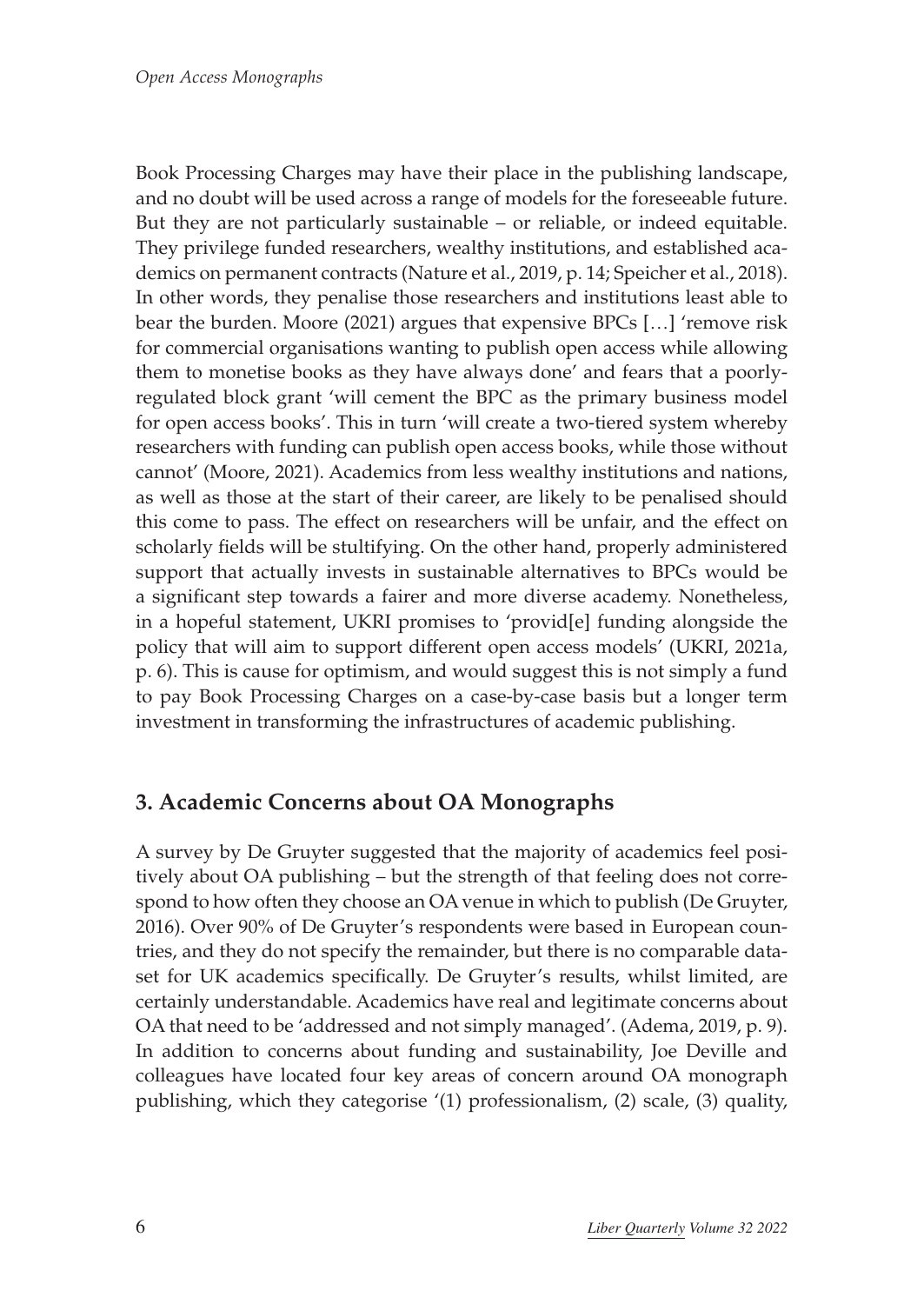Judith Fathallah

and (4) discoverability & dissemination' (Deville et al., 2019, p. 1). Academic librarians also have distinct but related concerns, and workshops conducted by COPIM with librarians specifically highlighted the last factor, around the difficulty of getting OA books into libraries due to lack of reliable metadata and established workflows (Deville, 2020; Gerakopoulou & Rudmann, 2020). These concerns are not new: in 2018 the British Academy expressed concern that the 'proliferation of new online journals with lower standards of peer review and editing' that have accompanied shifts to OA might be replicated in the monograph space (British Academy, 2018). After all, publishers do more than publish: they assess, review, edit, typeset, market, and more. Most OA presses – particularly those which do not mandate BPCs – are small, with few or no full-time staff, and lack the human and material resources of larger presses. A realistic assessment of OA publishing must accept this factor as a challenge. But this does not mean that OA presses have lower standards or produce less rigorous work than traditional ones. In fact, contrary to the perception that OA publishers have less rigorous procedures for review of manuscripts, all the presses surveyed by Deville et al. had similar rates of rejection and acceptance to traditional publishers (2019, p. 15). OA seems to retain some association with 'vanity publishing', whether or not a BPC is charged, but the figures simply do not bear this impression out. The answers do not lie in reverting to publishing giants but in supporting professional development of library and academic publishers, allowing them to make use of the links and connections they already have with the academic community to better serve their needs.

There is no reason why academic- and library-led publishers with a valuesbased OA mission cannot match the professionalism of traditional publishers, provided they are sufficiently funded and staffed. They may not match the scale – indeed, they may not want to – and one of the advantages of the consortium models of publishing we'll explore below is that it allows small and diverse OA publishers to take advantage of economies of scale whilst maintaining a diversity of approaches.

Related to the question of professionalism is that of 'quality'. Quality of course is a loaded ideological notion inflected by structural inequalities, wealth, geography, gender and other factors. In UK academia, 'quality' of outputs is traditionally judged by peer review, funder assessment and ultimately the REF – whether or not these judgements are always fair, this is the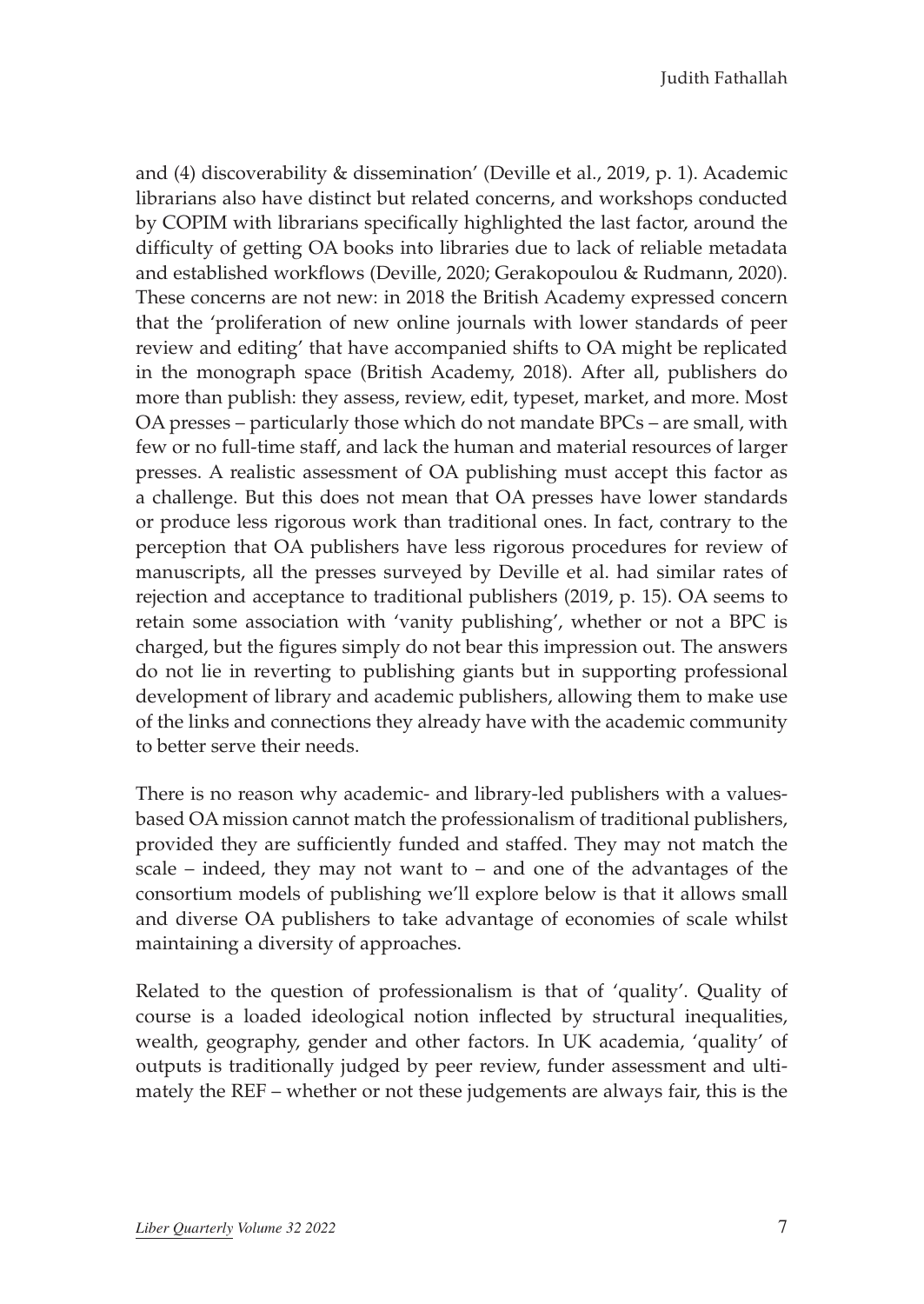system that UK academics are currently working within. One goal of radical OA presses might ultimately be to change this system, but academics may worry that publishing outside of a traditional, big-name publisher or a select group of old university presses in order to satisfy the OA criteria will negatively affect the way their work is received and reviewed. This is particularly true for those in an early stage of their career and those on temporary contracts. It is heartening to note that one of the plan S principles states:

*"The Funders commit that when assessing research outputs during funding decisions they will value the intrinsic merit of the work and not consider the publication channel, its impact factor (or other journal metrics), or the publisher"* (Plan S, Principles and Implementation, n.d.).

Such a commitment is important to the flourishing of an OA landscape, and many of us will be apprehensive until we see this principle in documented action. New open access presses can establish credibility via the reputation of their books and authors, by inclusion in recognised bodies such as the Directory of Open Access Books (DOAB), by joining the Open Access Scholarly Publishers Association and transparency over their rigorous standards for peer review and editing (c.f. Collins et al., 2015, pp. 24–25).

Workshops hosted by COPIM bear out that the challenge of discovery and dissemination of OA books is a significant one. This is further backed up by findings from Deville et al. (2019) and from Gerakopoulou et al. (2021). Because the OA landscape is fragmented, OA versions of monographs are at risk of being less discoverable than traditionally published books. Goudarzi et al. explain why this happens:

*While the creation and dissemination of open monographs is not that different from the creation and dissemination of traditional, print monographs, the \$0 price tag for consumers can lead to unintended consequences [*…*.] Distribution for a typical non-OA digital monograph routinely touches many third party systems, such as EBSCO or Amazon. These suppliers create or augment metadata generated by the publisher to improve discoverability by populating feeds intended for retail channels and library systems. Presses that underestimate the importance of this process do so at their peril as a lack of robust metadata can impede discovery and use of open content. Items with a \$0 price can be difficult to ingest into aggregator platforms* (Goudarzi et al., 2021b, p. 8).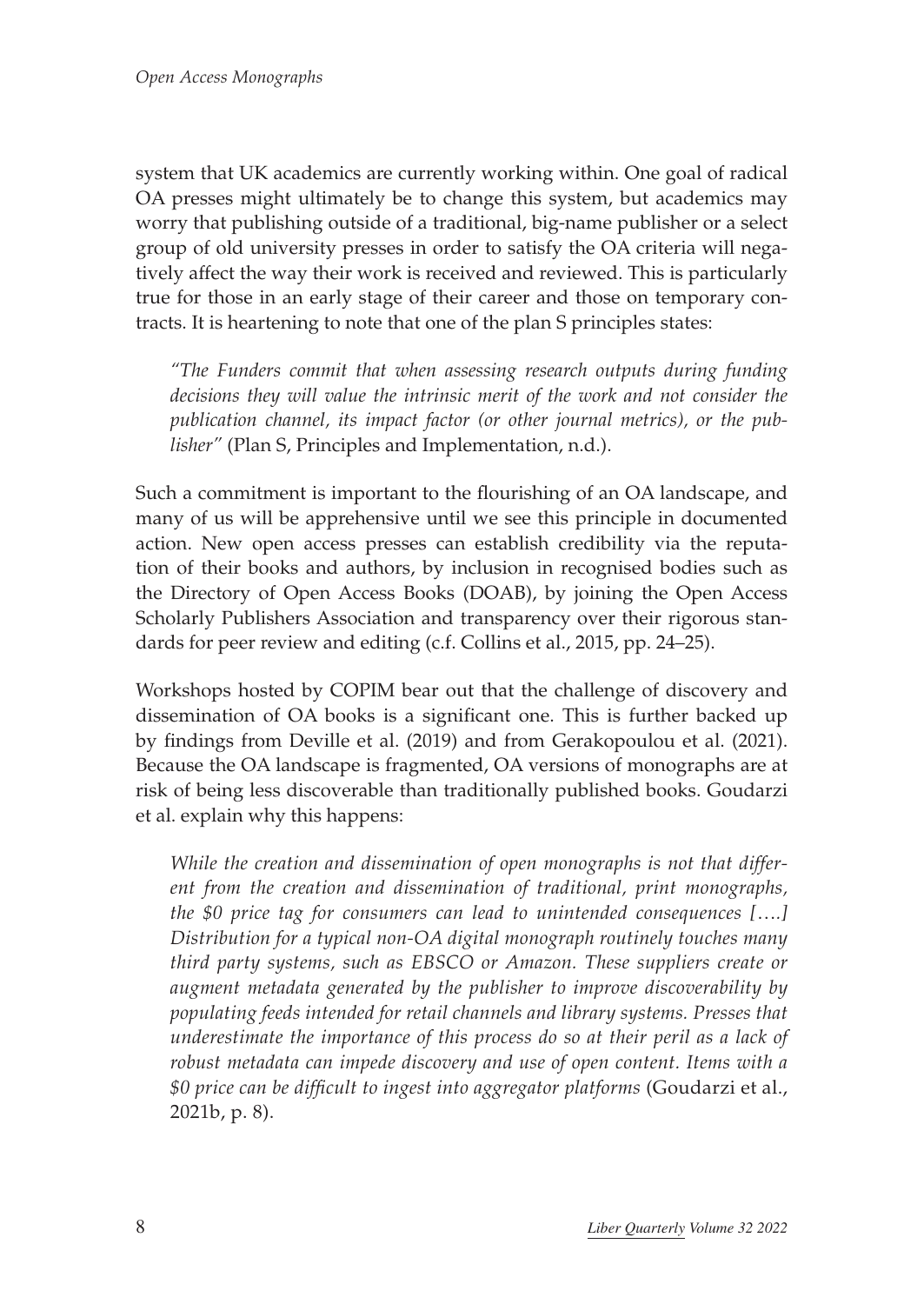Judith Fathallah

It is therefore not surprising that librarians have told us that OA books can be hard for them to find due to the absence of consistent metadata. Searching for, assessing and categorising OA books can be a time-consuming process for librarians with already-busy schedules. In a neat illustration of how programming is political, lack of a price-point makes OA books hard for established systems to understand and categorise. The lack of a price point creates a barrier to access an open access monograph because established (commercial) systems that read and categorise books, including Amazon and ONIX feeds, do not recognise an item without a figure for 'price'. Thus the book is invisible to them unless it also has a priced option (see Stone et al., 2021; Watkinson et al., 2017). Librarians are familiar with these systems – which are ultimately designed to sell books – and furthermore they are popular because if one is not concerned with OA, they are efficient. Therefore, more publishers use them, and the system becomes more and more entrenched. Moreover, small OA presses don't have the established relationships with academic booksellers and platforms that traditional publishers do, and may not have the resources to develop them. This penalises both libraries and OA publishers themselves, as publishers will struggle to access financial and other support from libraries, risking the further entrenchment of BPC models (c.f. Gerakopoulou et al., 2021, p. 6). Listing in DOAB can assist with the discoverability of books, but developing the infrastructures of OA dissemination is one avenue that the ringfenced £3.5 million should certainly be invested in. The COPIM community has developed a system known as Thoth<sup>3</sup>, an open source application that ingests and standardises metadata from OA publishers and synthesises it into a searchable catalogue of metadata that is maximally readable. This is an important service for OA publishers and librarians alike.

#### **4. BPC and its Discontents: Alternative Models for OA**

So what are the alternatives to charging for Open? How can publishers sustain themselves whilst charging neither author nor reader directly? First, we should acknowledge that the publishing landscape is changing, and has been for some time. Adema and Stone write

*A new wave of university presses is emerging. Common characteristics are that they are open access (OA), digital first, library-based, and they often offer a smaller set of services than a traditional publisher, blurring the line between*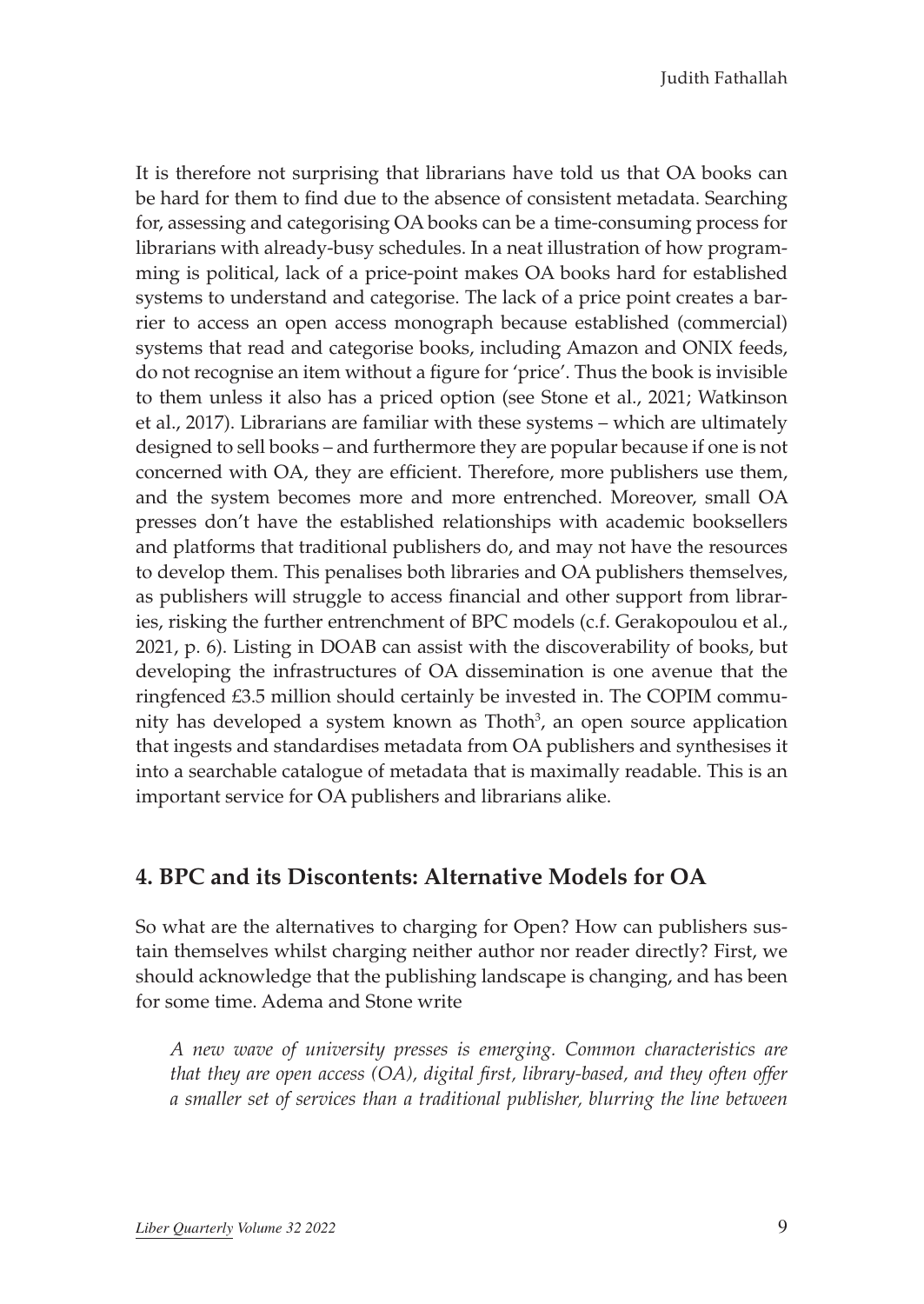*publisher and platform. In tandem, a small but notable number of academics and researchers have set up their own publishing initiatives, often demonstrating an innovative or unique approach either in workflow, peer review, technology or business model.* (Adema & Stone, 2017, p. 3)

A library-based press may be defined as a 'set of activities led by college and university libraries to support the creation, dissemination, and curation of scholarly, creative, and/or educational works' (Lippincott, 2016, p. 187) and it is these presses as well as new university presses, often founded by scholarpublishers, who are making significant contributions to the OA monograph movement. Most library-based and new university presses have values and mission statements dedicated to the promotion and sustainability of OA monographs, including UCL, Huddersfield University Press and White Rose University Press, a joint venture of the Universities of Leeds, Sheffield and York. This does not mean these presses never charge BPCs. Like most OA publishers, their financial support is piecemeal. UCL Press declares that it is 'is subsidised to a large degree by UCL' but has income streams from 'print sales, BPCs, grants and consultancy' (UCL Press, 2021). Scholarly presses are more likely to be founded according to non-commercial, egalitarian values, and these will generally try to keep their BPC as low as possible, utilising other revenue streams as and when available. For example, UCL states that its mission includes a 'a strong commitment to research and publication ethics' and 'a commitment to equality, diversity and inclusion in all its activities'. Penier et al. (2020) published a wide-reaching report on revenue models for OA monographs that looked at a diverse range of scholarly publishers, noting the benefits and drawbacks of each model. Several researchers have noted that there will not be a one-size fits all solution to OA monograph publishing. Differing publishers, authors, fields and contexts have different needs, and we should be looking to create collaborative systems that foster and support a diversity of approaches (Operas, 2018; Sherman, 2014). We'll return to this in section 6 below. Penier et al.'s report was focused on the revenue streams rather than the cost structures of the publishers they analysed, though noted that costs need to be taken into account in the creation of real-world business models. This is as true of conventional publishing models as it is of OA.

There are several ways that publishers can generate revenue without charging BPCs. It may be earned providing services, and/or selling items (books, subscriptions, advertising space) in exchange for money. Some publishers have institutional support: a university, university library, research centre or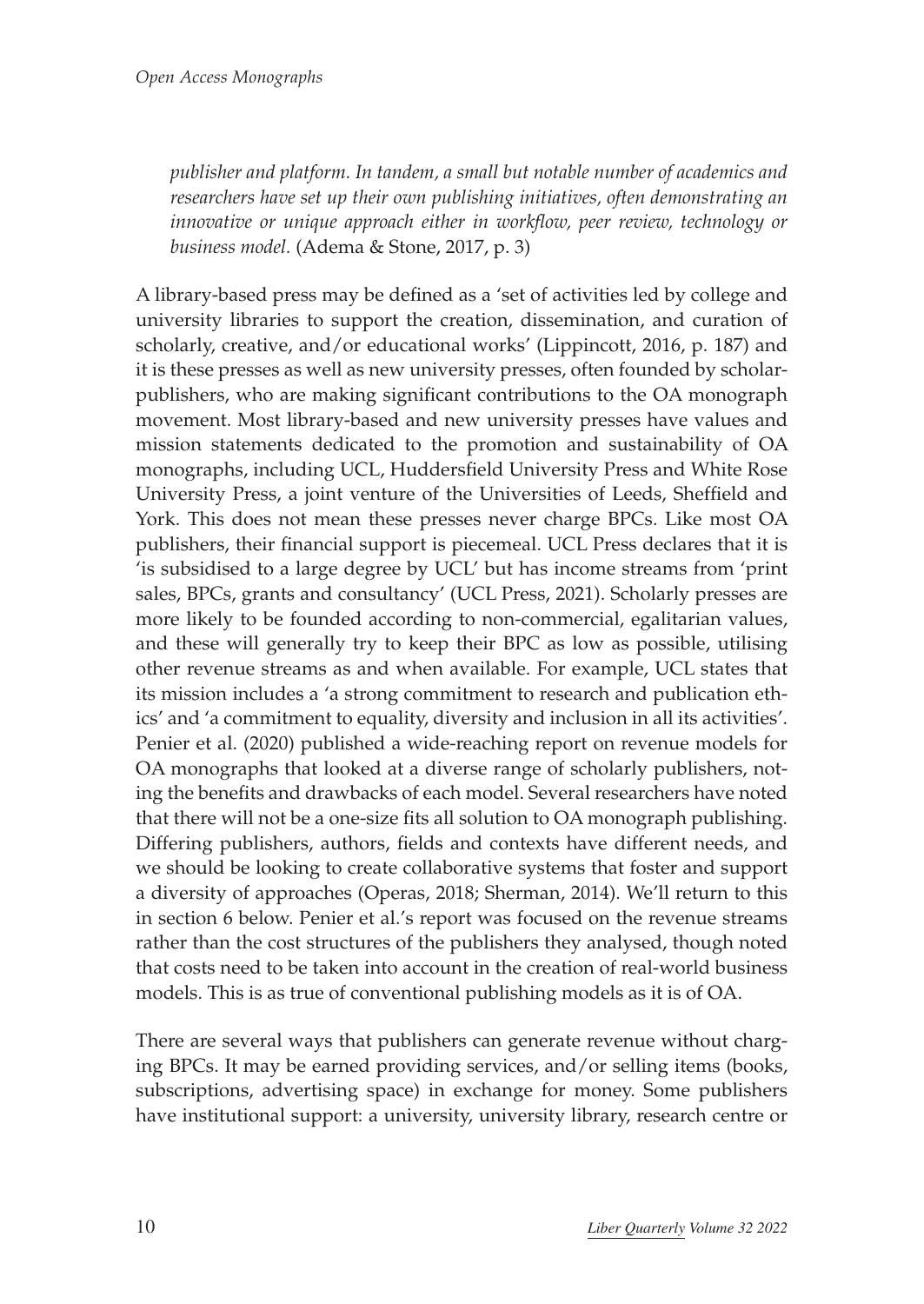similar institution provides capital and/or support in the form of staff time and material resources. A third way is via subsidies from third parties, such as charities and non-profits, and the fourth is via consortia models: where groups of stakeholders such as libraries fund groups of publishers. As part of its OA Books Toolkit, the OAPEN network has provided a useful summary table of OA publishing revenue models (Figure 1).

All of these models have pros and cons, which are largely situational, and depend on factors such as the size and wealth of institutions associated with an OA publisher, the publisher's market and advertising reach, and the

| Model                                                             | <b>Description</b>                                                                                                                                                                                                                                                                 | Example publishers / service providers                                                                                                                                                                                   |
|-------------------------------------------------------------------|------------------------------------------------------------------------------------------------------------------------------------------------------------------------------------------------------------------------------------------------------------------------------------|--------------------------------------------------------------------------------------------------------------------------------------------------------------------------------------------------------------------------|
| <b>Book processing</b><br>charge (BPC) / Open<br>Access fee       | A fee is charged by the publisher in order for the ebook<br>to be made open access; usually all ebook formats will<br>be open access. The fee is typically paid by the author's<br>funder or institution.                                                                          | Bloomsbury, Brill, CUP, De Gruyter, Elsevier,<br>InTechOpen, MDPI, OUP, Springer Nature<br>(incl. Palgrave Macmillan), Stockholm<br>University Press, T&F (incl. Routledge),<br>University of California Press (Luminos) |
| Freemium                                                          | A version of the ebook is made open access or freely<br>available at no charge to the author; the free access is<br>subsidised by other revenue sources, such as sales of<br>other e-formats, print sales, and/or library membership<br>fees.                                      | OECD, Open Book Publishers, OpenEdition,<br>Open Humanities Press, Punctum Books                                                                                                                                         |
| Institutional subsidy /<br><b>New University</b><br>Presses (NUP) | An institution subsidises publication at an open access<br>press based at or associated with the institution. Fees<br>may not apply or may be discounted; academics based<br>at the institution may receive additional discounts or<br>fee waivers.                                | Lever Press, UCL Press, University of<br>Huddersfield Press, White Rose Press                                                                                                                                            |
| <b>Library Membership</b>                                         | Libraries or other institutions pay an annual<br>membership fee to a publisher that underwrites some<br>costs of making books open access; the member<br>institution and/or its authors may receive additional<br>benefits such as discounts on book processing<br>charges (BPCs). | Open Book Publishers, Punctum Books,<br>University of California Press (Luminos)                                                                                                                                         |
| Library consortium<br>("Institutional<br>crowdfunding")           | Libraries pledge a fee towards making a collection of<br>books open access, covering some or all of the costs<br>between them. Once enough libraries have confirmed<br>participation and the target amount is achieved, the<br>collection is made open access.                     | Knowledge Unlatched, Transcript                                                                                                                                                                                          |
| Crowdfunding                                                      | Individuals pledge fees to make a book open access;<br>once enough individuals have confirmed participation<br>and the target amount is achieved, the book is made<br>open access.                                                                                                 | Unglue.it (typically in collaboration with<br>publishers, e.g., CUP, OBP), self-published<br>authors                                                                                                                     |

*Fig. 1: Open Access Book Models by OAPEN (2021).*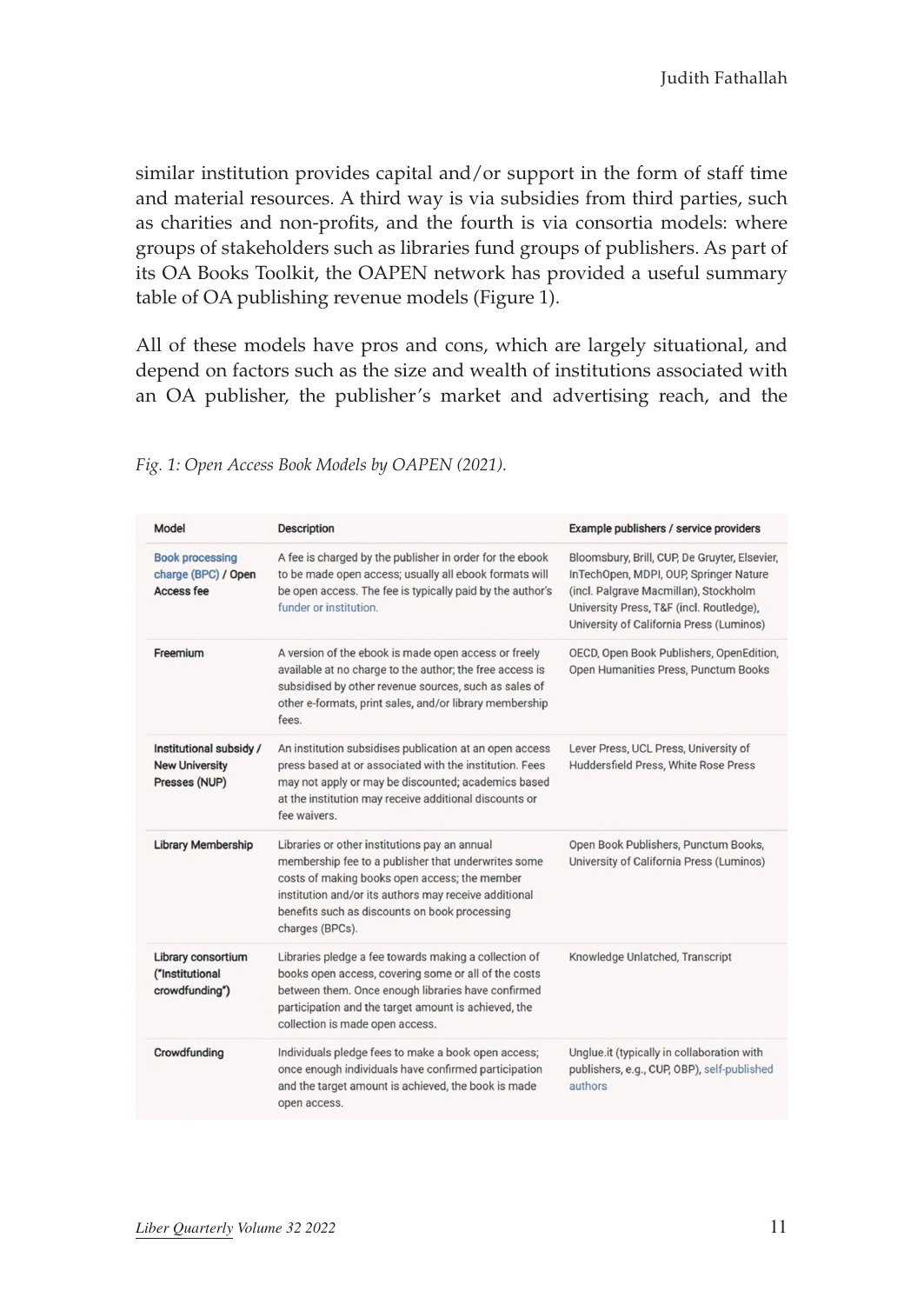publishers' relationship to university libraries and consortiums. In practice, most OA publishers use a piecemeal selection of methods. They might, for example, display a limited range of adverts from selected advertisers, such as universities. They might charge limited BPCs when book funds are available, and still receive some subsidy from an associated institution. They might cross-subsidise OA output from other sales activity, such as textbooks or trade copies. They might create a hybrid OA model where digital copies are freely downloadable and hard-copies offered for sale – this is a common option, and UCL, Huddersfield and Palgrave MacMillan all utilise it. Interestingly, this model doesn't seem to harm sales of print copies: Amsterdam University Press actually reported that sales of print books increased once they adopted it, and the broader effect seems to increase usage without loss of revenue (Penier et al., 2020, pp. 26–27). The disadvantage here is that the hybrid system creates the impression of OA being a 'lesser option' or poor relation of the 'real book', and hardcopy monographs are still the preference of a significant percentage of researchers, which may be why the print sale persists. Moreover, print copies with a fee will be picked up by metadata aggregators, making the book more visible – which may result in users paying for a copy without realising that an OA version is available. Conversely, some publishers such as OpenEditions offer a 'freemium' model along the lines of other subscription services, where a basic version of the book is available OA and users can pay more for an enhanced version with added features. It might be argued that this isn't really in the spirit of OA once again relegating it to a lesser status than traditional publishing. Most publishers seek both institutional support and donations from charities and individuals, to a degree – individual books have on occasion been entirely been funded by Kickstarter campaigns (Penier et al., 2020, p. 17). The glaring issue, of course, is that none of the above are particularly reliable or predictable and make it very difficult for publishers to plan financially. A lack of transparency and information sharing on the costs and processes of OA monograph publishing also contributes to this problem (Goudarzi et al., 2021b, p. 8). Regarding OA infrastructure more generally, Invest in Open have created a shareable resource for librarians and other stakeholders to model costs and benefits of collective investments in OA, and the more the resource is used and shared, the more useful and reliable it becomes (Pugh & Thaney, 2021).

One option that has the potential for more reliability and sustainability are consortia funding models, in which multiple libraries and/or other stakeholders fund one or more publishers to release OA titles via subscription.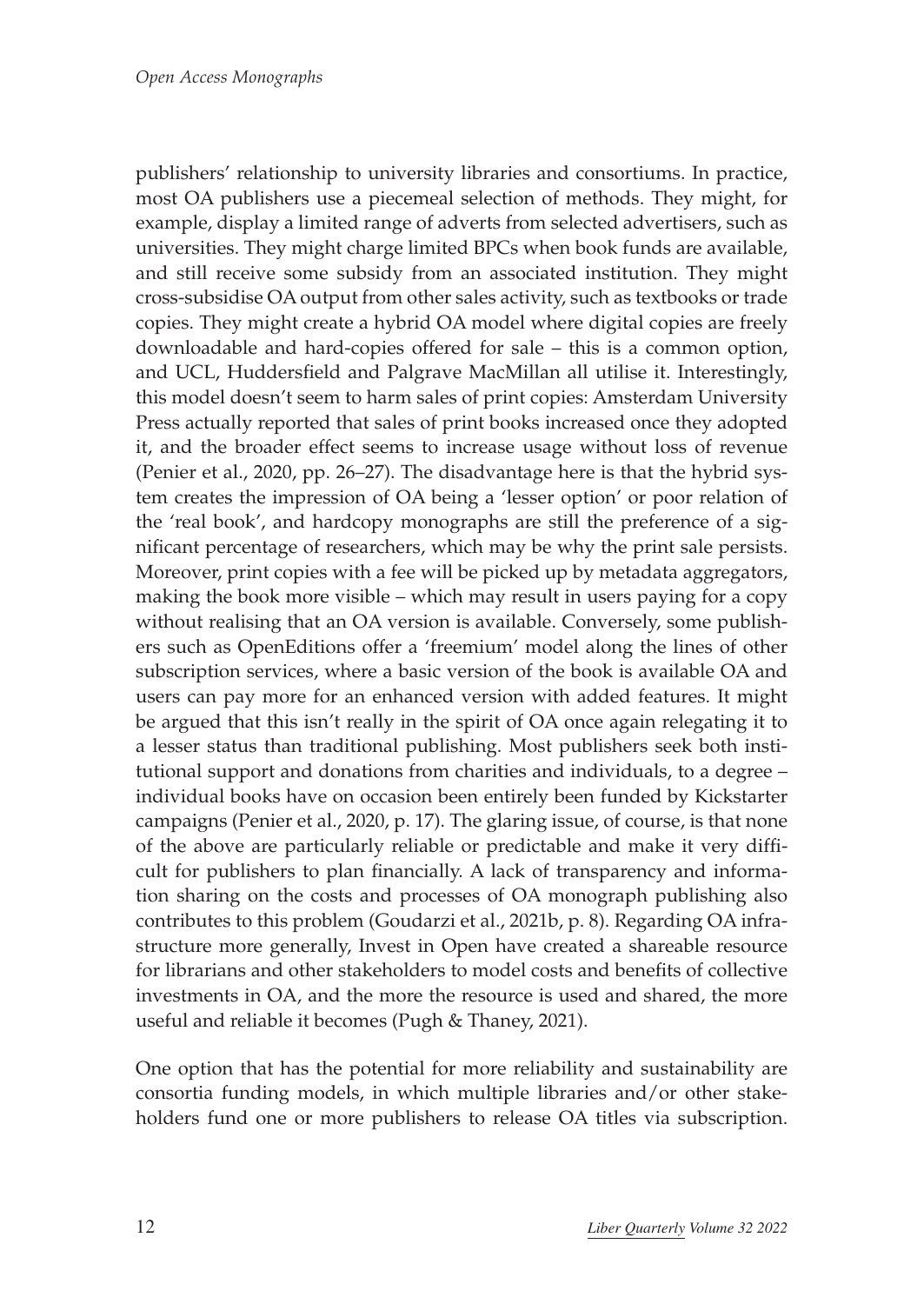There are various ways this can be translated into practice. The 'Opening the Future' (OtF) model pioneered by Martin Eve and Tom Grady uses subscriptions to backlist titles to fund the release of new OA content. So if an institution signs up to pay an annual subscription for three years, they are given perpetual access to closed access content the press has already published, plus the forthcoming OA content this subscription is helping to fund. This model has been adopted by the Central European University Press and Liverpool University Press so far. This both provides better value for libraries than buying individual titles while also providing tangible financial support to a new OA model. Utilising subscription payments for a back catalogue is certainly a useful option for some established presses wishing to transition to OA. Eve and Grady are developing a 'toolkit' that will provide guidance for publishers wishing to adopt the model (see: [https://www.openingthefuture.](https://www.openingthefuture.net/) [net/\)](https://www.openingthefuture.net/). But as Jeff Pooley points out, born-OA publishers and those without a sufficiently established backlist of traditionally published titles cannot make use of it (Pooley, 2021). OtF is an excellent model for change in established publishers, but not so much for structural change that results in more born-OA publishers, or OA-as-default.

Perhaps the best known example of 'subscribe to open' for monographs is the Knowledge Unlatched initiative. Knowledge Unlatched has in a sense been very successful, with nearly 3,000 books made Open so far. However, one weakness of the model is that it focuses on unlocking individual titles, rather than transforming structures. Publishers decide on and submit titles for 'unlatching', some of which will then be selected for funding by the KU selection committee. Libraries then send orders and pledge financial support for said books, which KU distributes to the publishers. Workshops conducted by COPIM with librarians tell us that most stakeholders prefer subscription models that are not focused or limited to individual titles, over which they may have little choice, and moreover, authors have no say or leverage in whether their books become OA. Moreover, since KU has begun to use a for-profit form of organisation, some have accused the venture of 'platform capitalism', and entering a spirit of competition that seeks to monopolise the OA space rather than sharing in the cooperative ethics of OA. Platform capitalism might be defined as co-opting and monetising the spaces, data, and relationships through which sharing and cooperation take place, and is typically associated with corporate entities like Facebook (see Srnicek, 2016 for a full discussion). Since KU's acquisition by Wiley in 2021, these criticisms have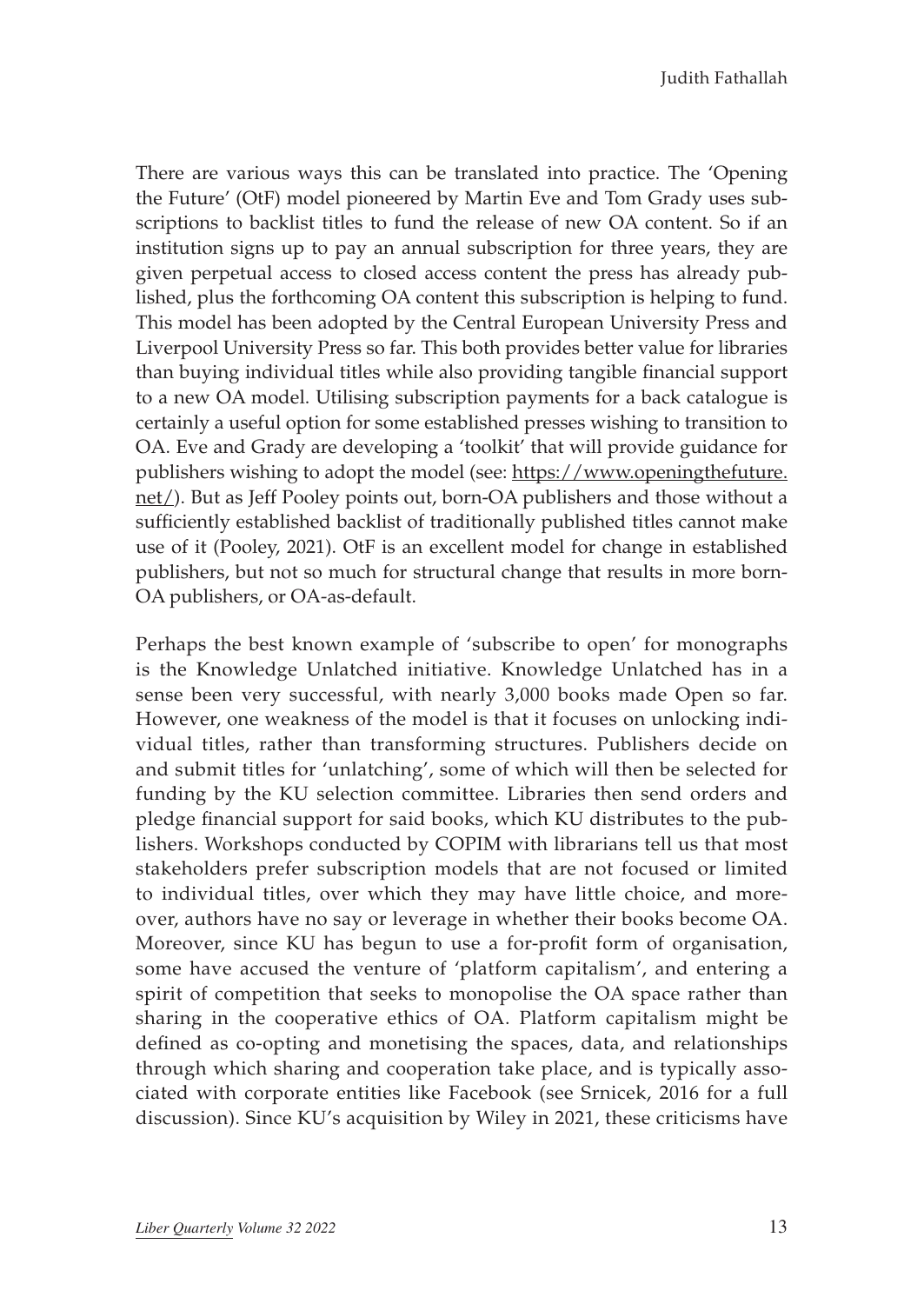come to the forefront. The OA publishing collective ScholarLed has registered significant concern:

*"Regarding KU's under-publicised acquisition by [commercial society] fullstopp, and also question KU's moves since 2016 into what increasingly looks like OA platform capitalism and rent-seeking, whereby those businesses, such as Facebook and Google, that are claiming to be 'neutral arbiters and spaces of informational exchange' are, in fact, 'siphoning value from socio-cultural activity,' and 'rather than producing new value,' they 'simply coordinate virtual properties and charge for their use*'" (Joy, 2019).

Following the Wiley takeover, COPIM noted similar recent acquisitions of OA publishers bepress by Elsevier (in 2017) of F1000 Research by Taylor and Francis (in 2020). COPIM members stated that this process

*"reflects an ongoing consolidation of research infrastructure by major publishing corporations, and in particular the increasing attempts to monetise and, potentially, monopolise the infrastructures of open knowledge dissemination"* (COPIM, 2021).

Nonetheless, consortium-funding co-operatives are one of the most promising avenues for a healthy OA book ecosystem. It has after all worked well in the journal space, as evidenced by the success of the Open Library of Humanities.

## **5. Cultural Challenges**

But before we turn to our final section, which describes the work of the COPIM project in building such a collective, there is a final issue to confront, and it is a difficult one. This is the process of cultural change: in publishing, in acquisition, and in reward. By 'reward' in the sense of UK academia, we mean positive peer review, REF ranking, and acquisition of the cultural capital necessary to a scholarly career. Publishing monographs is a key indicator of cultural capital for academics particularly in the Arts, Humanities and Social Sciences, and much of this capital is still connected with traditional big name publishers. Stone writes that securing buy-in from library directors and institutions is a priority, as is 'ensuring that the acquisition of open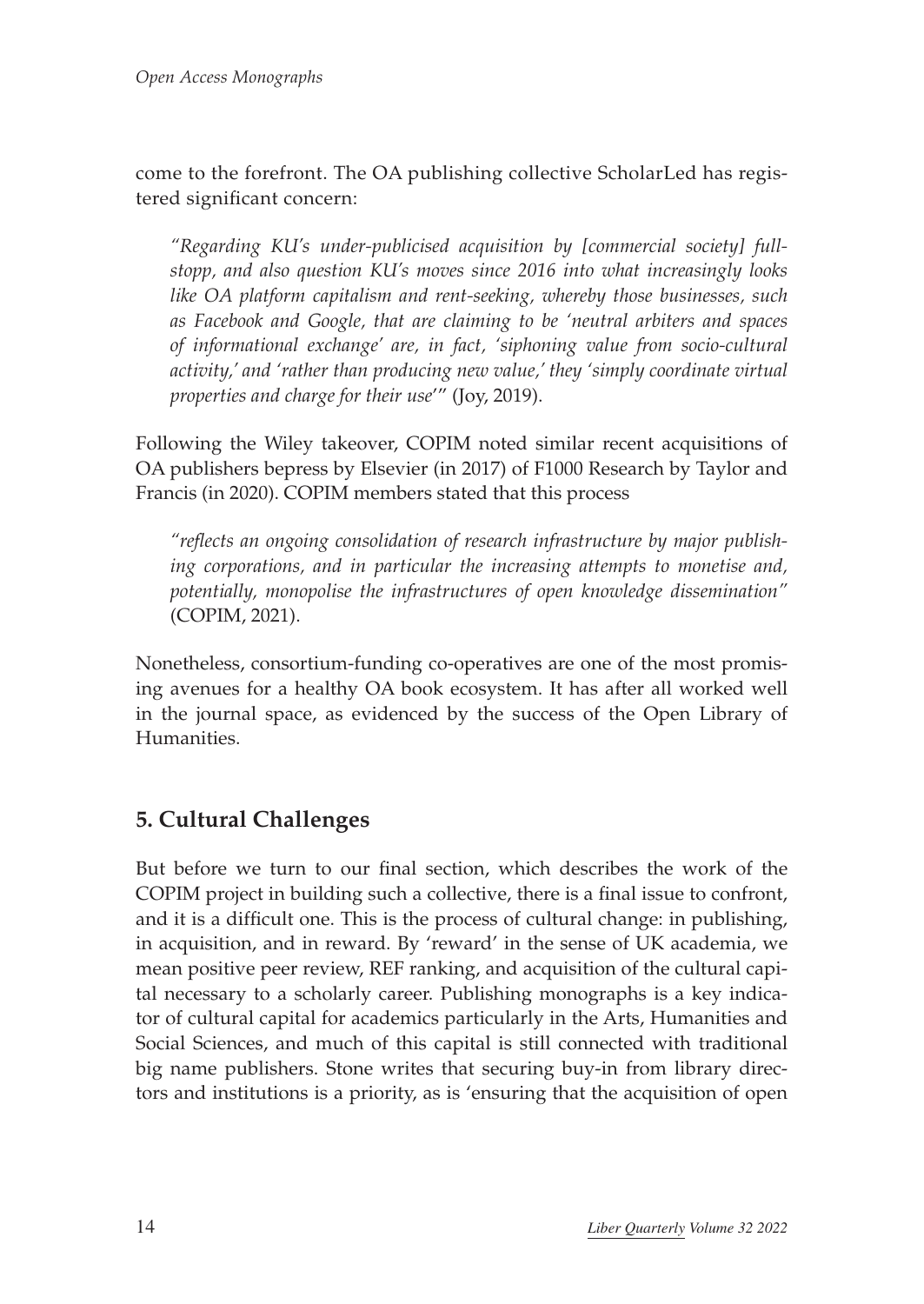access content featured in the library's collection management and development plan or policy' and 'measuring the impact of open access monographs' (Stone, 2018). We need more reliable and wide-spread data on citation, download, and features on reading lists, just as a beginning. A report by Springer Nature found that OA books have seven times more downloads than traditionally sold ones, 50% more citations, and ten times more online mentions (Emery et al., 2017, p. 4). But that is a small-scale insight into their own publishing house. We need bigger and more comprehensive data to create persuasive arguments for library and institutional directors. But changes that convince academics to take risks must also come from funders. UKRI and related bodies should commit, in concrete terms, to recognising and rewarding experimental forms of OA publishing that do not yet have the cultural cachet of traditional major publishing houses. It is unfair and unrealistic for academics to bear all of this risk without reassurances – particularly those at an early stage of their career, who will presumably represent the future of academic publishing. Steven Hill of UKRI states:

*Policy intervention [rather than persuasion or encouragement] is [*…*] important in this space as it can take us from a relatively stable state into another state. It can move the dial and change the way people think about things. It is really hard to bring about this change without having some catalyst where all stakeholders can line up behind* (in Adema, 2019, p. 14).

Overall, policy intervention is progressive and welcome. But individual academics are least equipped to bear the risk of this destabilisation, particularly now, as the pandemic has resulted in widespread redundancies and termination of contracts. UKRI should publish guidance and information about how academics can be confident that experimental publishing routes are sustainable for their career security, and consider its own role in supporting early career academics to embrace non-traditional publishing. At this point, these reassurances have not been forthcoming in any concrete terms. Gerakopoulou et al. report these comments from UK librarians they surveyed:

*"OA for REF [UK] has been a stick rather than a carrot approach and I feel it has done little to make researchers think about alternative venues for their publications" [*…*] Another librarian remarked that PhD researchers and ECRs (early career researchers) are convinced about 'the perceived importance to their academic career of getting their first monograph published with an established publisher and traditional print format' [*…*]* (Gerakopoulou et al., 2021, p. 29).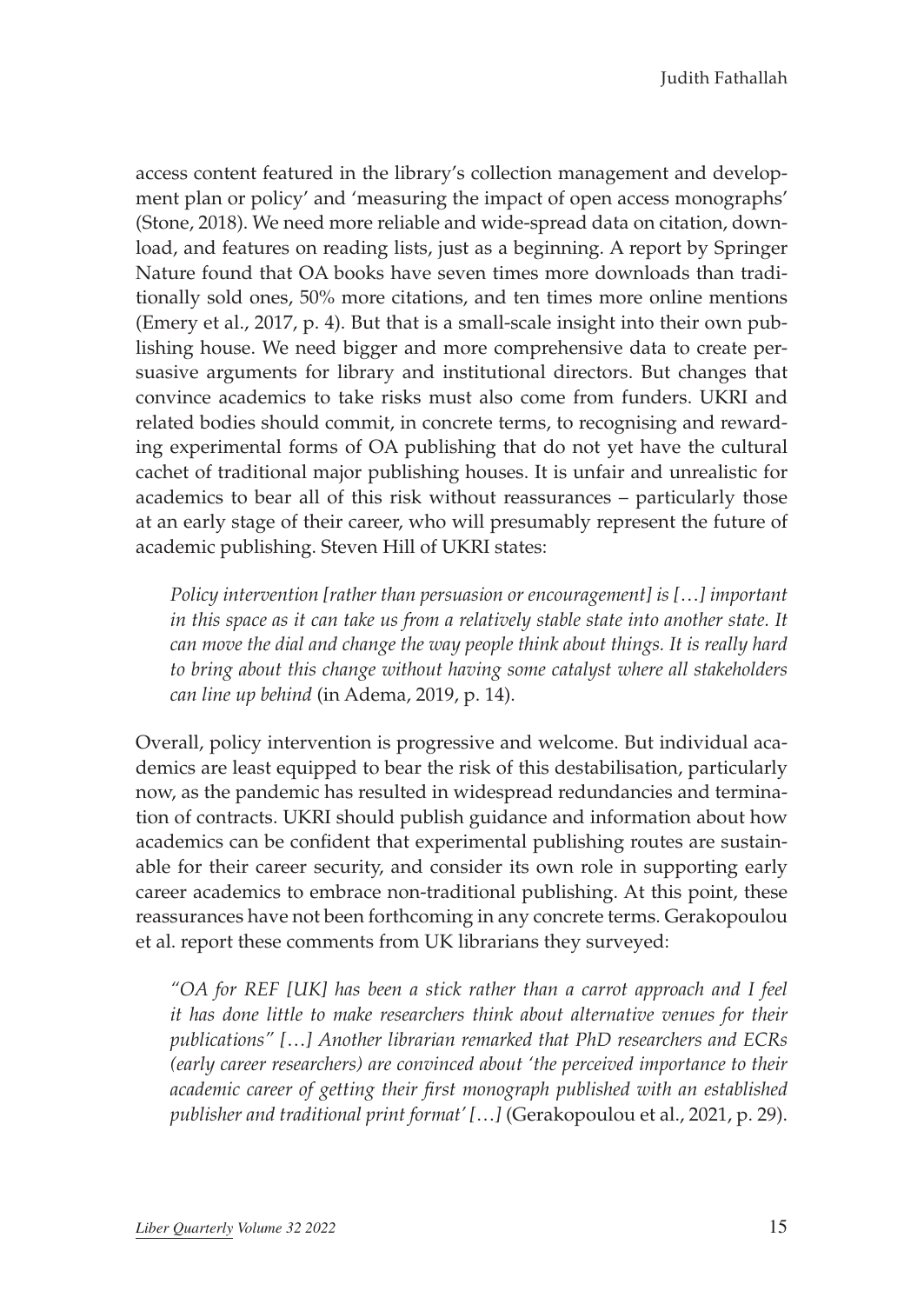In fact, publishing digital OA and paid hard-copy simultaneously would satisfy the terms of the UKRI policy and thus any future REF, and many OA publishers offer this. There seems to be a common misconception that digital OA means digital only. At the same workshop from which Hill is quoted Jean-Claude Kita insisted:

*"Scholars need guidance here which is often lacking from funders [*…*] There is also the issue of adapting the current evaluation and promotion process to digital research outputs, where academic prestige/quality is mostly still linked to the physical output. Many scholars do not trust the digital book, thinking it compromises their development or their ability to get research grants. Funders need to put more incentives in place for digital works in evaluation assessments"* (in Adema, 2019, p. 16).

Academics are not, however, passive players in the move towards OA. They do have choices, to an extent, about where they publish and how they invest their research time, and can also be working with librarian colleagues to evidence and promote the academic rigour, standards and value of OA. They can organise with fellow academics and scholar-publishers in the compilation and presentation of such data. They can challenge their own biases concerning the big commercial publishers, many of which have been instilled in us from an early stage in our studies. But undertaking the risk of change does need to come with reassurances, particularly for tenuous faculty. For new publishing formats to be sustainable, UKRI must address this in the next policy updates.

## **6. The Open Book Collective: A COPIM Proposal**

There is a critical need, then, for the proper design and funding of sustainable systems for open access books, thinking beyond BPCs. The members of the COPIM project see consortial models as one of the best way to do this, both in terms of fulfilling the co-operative values of OA, and in terms of

- providing reliable funding systems that publishers can plan around.
- making it easier for librarians to access and utilise OA books.
- maximising the distribution of OA books.

COPIM is therefore designing and building a new collective through which to address some of these issues, called The Open Book Collective. The OBC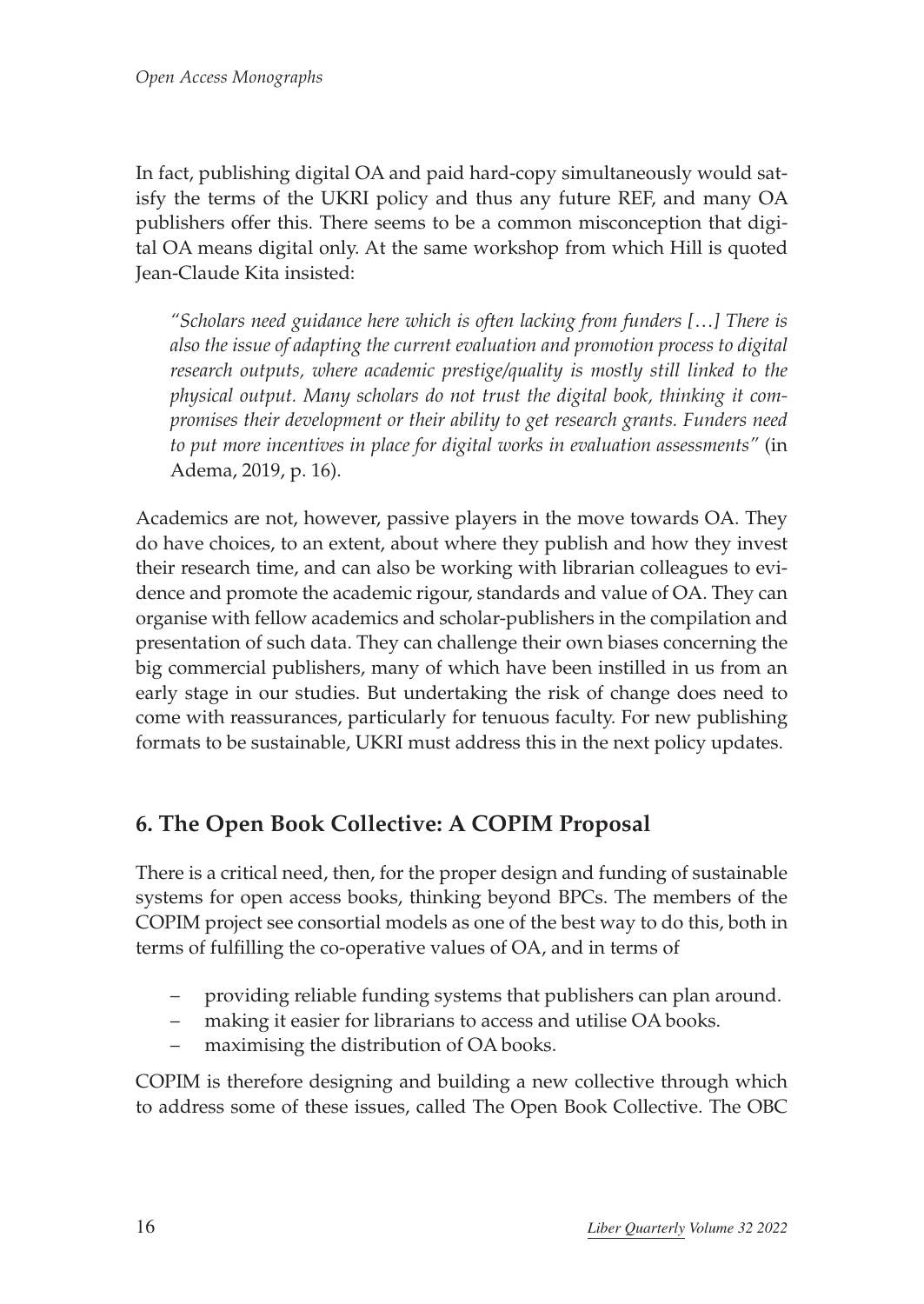is a COPIM project output, and will be established as an autonomous legal entity. Its aim is to develop ways of supporting smaller presses and supporting a diverse range of publishing models with the aim of enabling them to transition away from the use of BPCs or other forms of publishing charges. The collective will be comprised of key stakeholders in OA book publishing, including publishers and service providers, university librarians, and academic researchers. A key part of the work of the OBC will be a new digital platform that aims to act as an interface between OA book publishers and other book-focused OA initiatives and, in particular, academic libraries. It, and the collective as a whole, will be community-governed and will work to create more sustainable revenue streams for open book publishing. The project is funded by UKRI/Research England and the Arcadia Fund. It is initially focused on UK and US-based publishers and scholarly libraries, though the OBC's work is expected to expand more globally. As noted above, Plan-S signals international change in the importance of OA books.

More specifically, the platform will offer potential subscribers flexible subscription packages where librarians and institutions choose publishers, packages and collections to support financially. From the perspective of OA books-focused initiatives it will deliver new revenue streams, new opportunities to engage with libraries, as well as making outreach a collective rather than an individual endeavour. For librarians, their colleagues and other potential subscribers, it will make it easier to understand the values and offerings of different initiatives, including how initiatives align (or not) with local values and priorities, faster and easier to initiate and manage subscriptions, and will make it easier to integrate OA books into catalogues, given the platform requires more consistent forms of metadata from publishers. These components and governance principles are all being developed in direct response to feedback from library colleagues (see Gerakopolou et al., 2021).

This work is a form of what Jeff Pooley (2021) calls 'mission-aligned funding exchange (MAFE)'. The mission of the OBC is to build and maintain infrastructure to support the publication, discovery, dissemination, and preservation of OA books via a range of flexible revenue streams, and to make those books and their infrastructure better integrated with and more legible to library research systems. The platform will utilise Thoth, an open metadata management and dissemination system built for OA books, which creates readable, interoperable metadata for a searchable, reliable and sustainable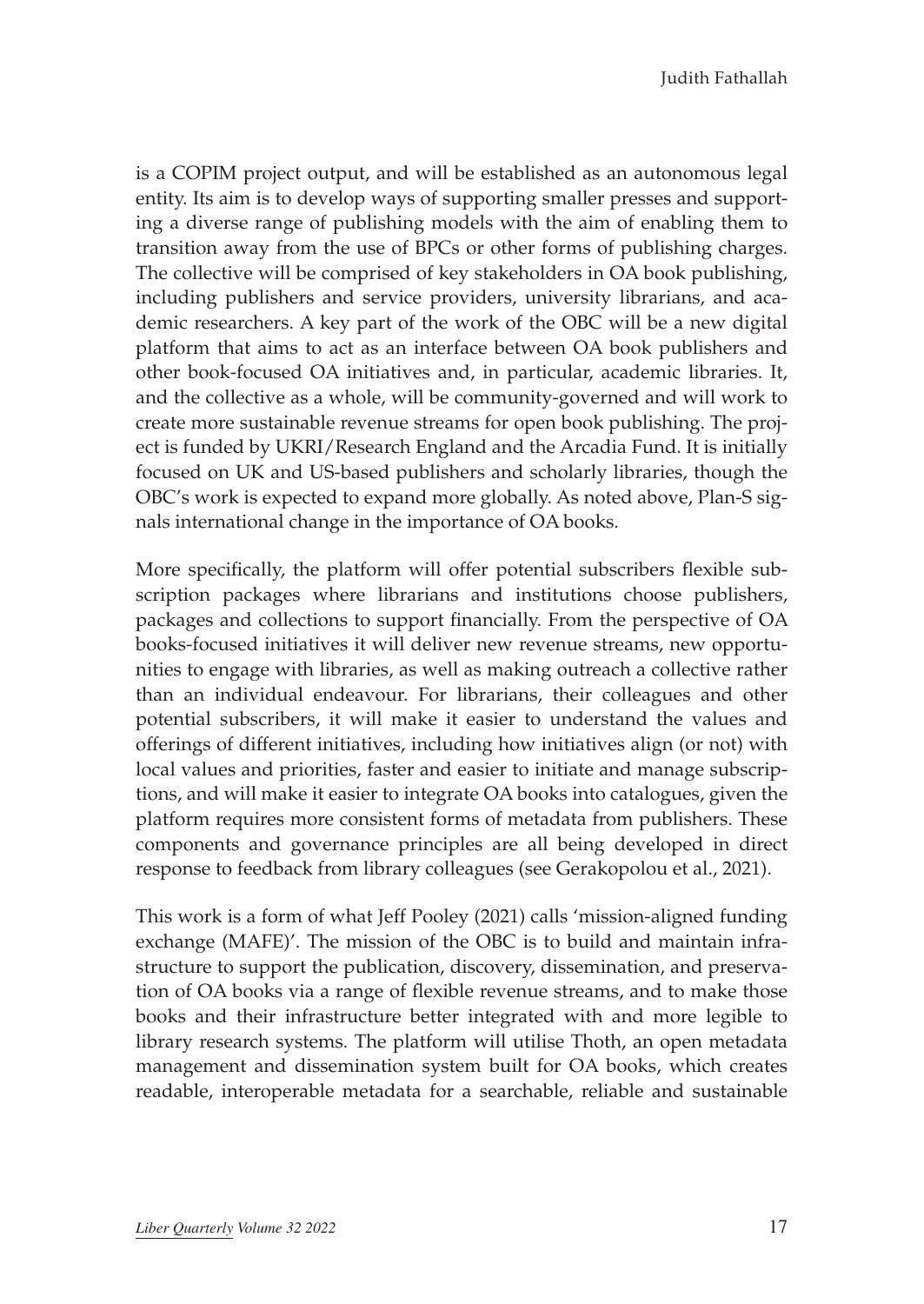catalogue. It can ingest the catalogues of relevant publishers and produce comprehensive metadata that aims to be compatible with as many platforms as possible.

This platform thus aligns with the goals for sustainable change set out by recent reports from the Invest in Open Infrastructure initiative specifically:

- Aligning power and influence to enact change by recognising the power and opportunity for collectives to drive change — from accountability and vendor reciprocity to increased investment by consortia and existing funding programs through coordination.
- Rethinking funding mechanisms by exploring the tenets underlying collective investment models (Goudarzi et al., 2021a, p. 3)

Goudarzi et al. write that 'As institutions rushed to respond to the needs of their scholarly communities and to their new economic reality, corporate publishing stood ready to offer short-term solutions'. The authors nonetheless maintain that 'there's an urgent need to invest now in a coordinated approach for the future of open' (2021, p. 6). The UKRI mandate has wide-reaching consequences, which could either re-entrench academic hierarchies and inequality, or comprise a genuine transformative move towards a more equitable and diverse publishing field. On one hand, an approach that blindly promotes and re-entrenches high BPCs will merely 'drop […] barriers to readers only to erect them for authors' (Pooley, 2021) consolidating the position of commercial publishing giants and damaging scholarly progress. On the other, if the funds UKRI has reserved to support OA are properly invested in developing communal, values-based, sustainable publishing models that support scholarly diversity, along with proper assurances to academics that their output will be valued on its merits, we have an opportunity now to transform scholarly publishing for good.

Disclosure: the author is a Research and Outreach Associate on Work Package 2 of the COPIM project, which as noted is jointly funded by the UKRI/ Research England and the Arcadia Fund. The launch of the OBC will meet one of the key aims of the COPIM project, which has been to design and launch a revenue management platform capable of delivering greater forms of financial sustainability to small and medium open access book publishers and infrastructure providers.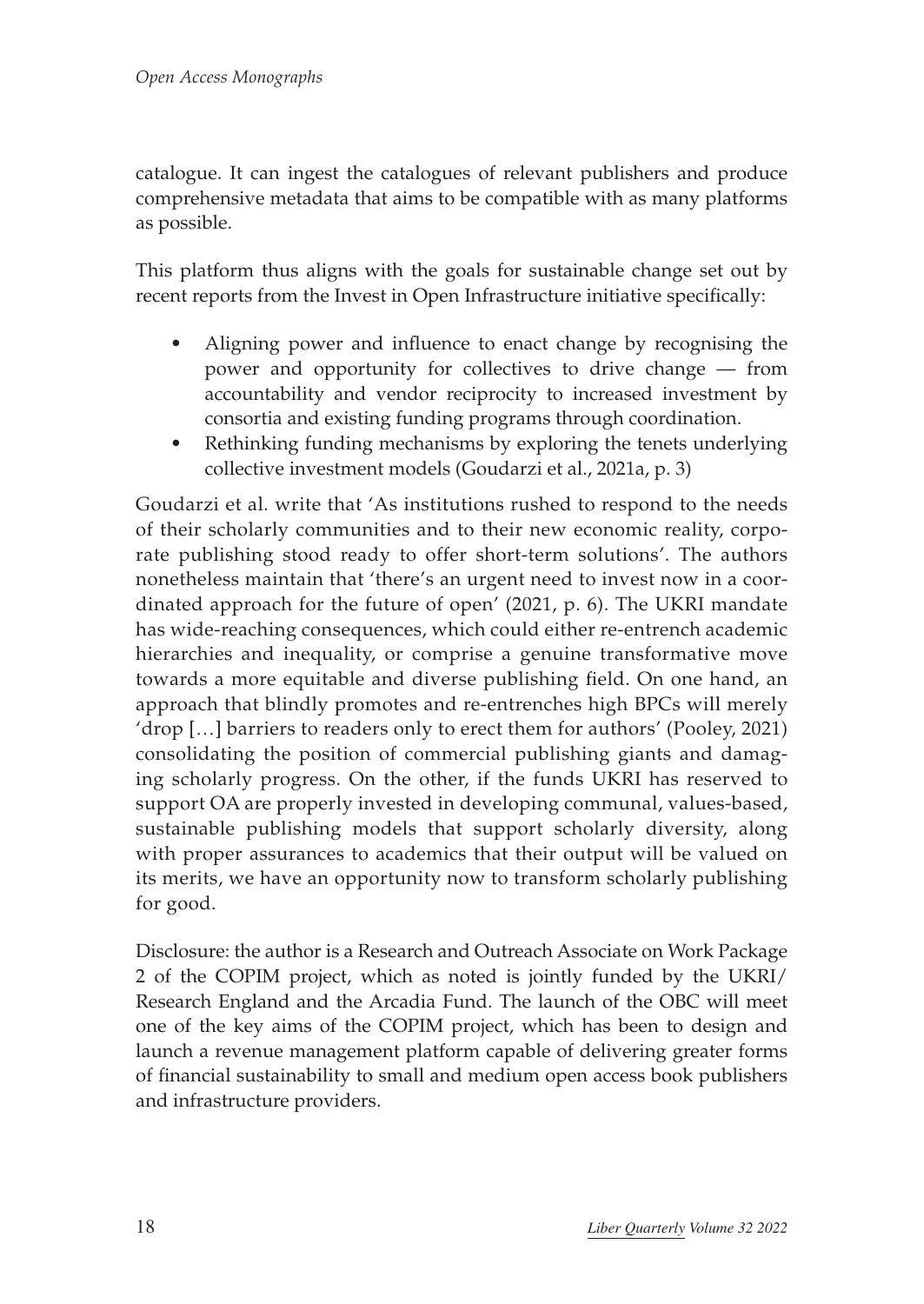#### **References**

Adema, J. (2019). *Towards a roadmap for open access monographs. A knowledge exchange report.* Bristol: Knowledge Exchange. <https://doi.org/10.5281/zenodo.2644997>. Page numbers refer to pdf download.

Adema, J., & Stone, G. (2017). *Changing publishing ecologies: A landscape study of new university presses and academic-led publishing*. London: Jisc. [http://repository.jisc.](http://repository.jisc.ac.uk/6666/) [ac.uk/6666/](http://repository.jisc.ac.uk/6666/)

Bilder, G., Lin, J., & Neylon C. (2020), The principles of open scholarly infrastructure. <https://doi.org/10.24343/C34W2H>

British Academy. (2018). *Open access and monographs: Where are we now?* Retrieved September 07, 2021, from [https://www.britac.ac.uk/publications/](https://www.britac.ac.uk/publications/open-access-monographs-where-are-we-now) [open-access-monographs-where-are-we-now](https://www.britac.ac.uk/publications/open-access-monographs-where-are-we-now)

Collins, E., Milloy, C., & Stone, G. (2015). *Guide to open access monograph publishing for arts, humanities and social science researchers*. Research Report. AHRC/Jisc Collections, London. [http://eprints.hud.ac.uk/id/eprint/25391/1/Guide-to-open-access](http://eprints.hud.ac.uk/id/eprint/25391/1/Guide-to-open-access-monograph-publishing-for-researchers-final.pdf)[monograph-publishing-for-researchers-final.pdf](http://eprints.hud.ac.uk/id/eprint/25391/1/Guide-to-open-access-monograph-publishing-for-researchers-final.pdf)

COPIM. (2021). COPIM statement on the corporate acquisition of OA infrastructure. COPIM. <https://doi.org/10.21428/785a6451.123ec90e>

De Gruyter (2016). *What do academic authors think of open access - De Gruyter Open Author Survey.* Figshare.<https://doi.org/10.6084/m9.figshare.3545030.v1D>

Deville, J. (2020). *Sketching a direction of travel: An update from Work Package 2*. COPIM. <https://doi.org/10.21428/785a6451.a0537c6d>

Deville, J., Sondervan, J., Stone, G., & Wennström, S. (2019). Rebels with a cause? Supporting library and academic-led open access publishing. *LIBER Quarterly, 29*(1), 1–28.<https://doi.org/10.18352/lq.10277>

Draux, H., Lucraft, M., & Walker, J. (2018). *Assessing the open access effect for hybrid journals.* Springer Nature White Paper. [https://www.springernature.com/gp/](https://www.springernature.com/gp/open-research/about/oa-effect-hybrid) [open-research/about/oa-effect-hybrid](https://www.springernature.com/gp/open-research/about/oa-effect-hybrid)

Emery, C., Lucraft, M., Morka, A., & Pyne, R. (2017) *The OA effect: How does open access effect the usage of scholarly books?* Springer Nature White Paper. [https://www.](https://www.springernature.com/gp/open-research/journals-books/books/the-oa-effect) [springernature.com/gp/open-research/journals-books/books/the-oa-effect](https://www.springernature.com/gp/open-research/journals-books/books/the-oa-effect)

Gerakopoulou, E., & Rudmann, D. (2020). *WP2 Workshop in Partnership with University of Michigan, MPublishing, and Lyrasis*. COPIM. [https://doi.org/10.21428/785a6451.](https://doi.org/10.21428/785a6451.c6005f3a) [c6005f3a](https://doi.org/10.21428/785a6451.c6005f3a)

Gerakopoulou, E., Penier, I., & Deville, J. (2021). T*he promise of collaboration: collective funding models and the integration of Open Access books into libraries* (1.0). Zenodo. <https://doi.org/10.5281/zenodo.4501512>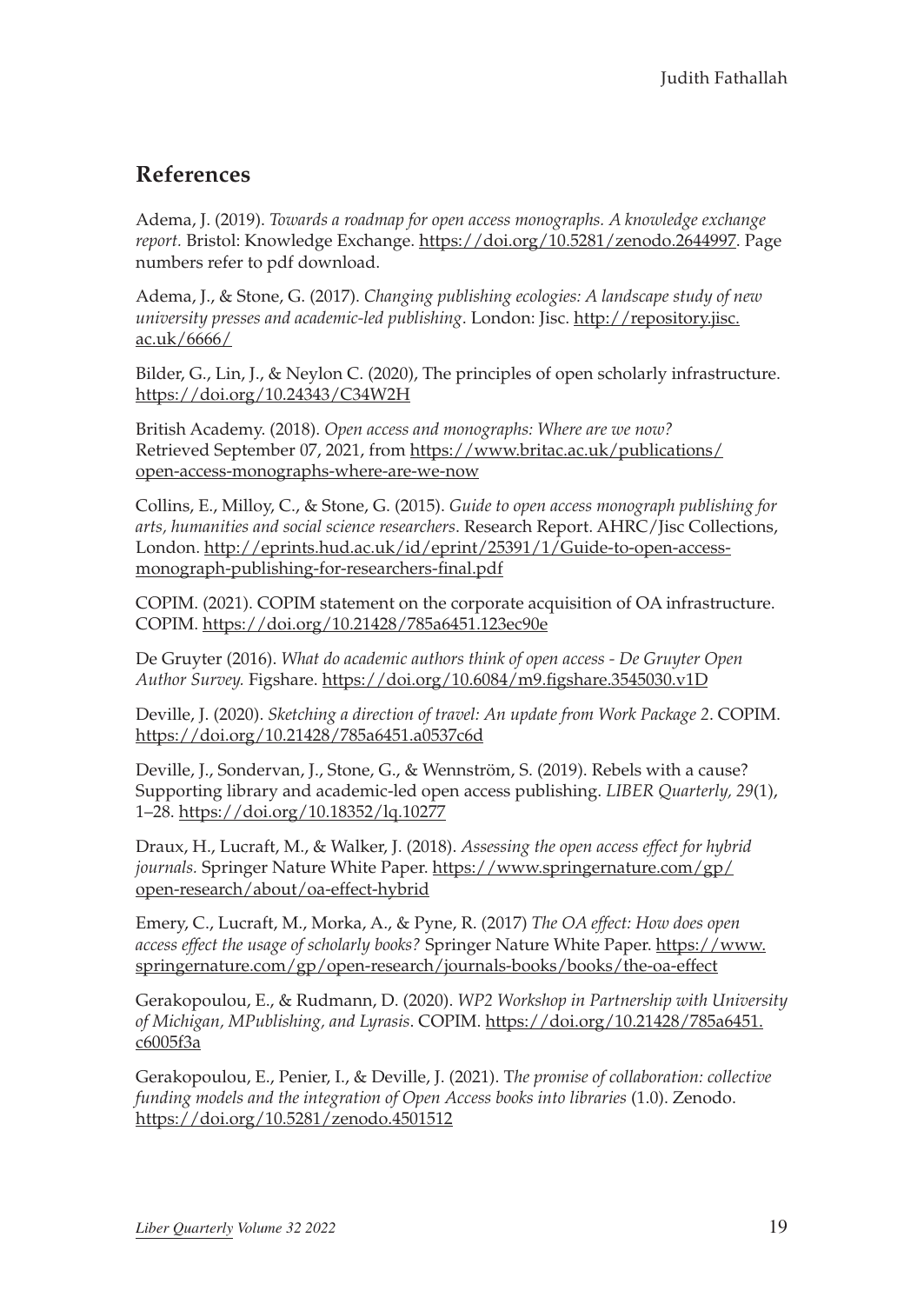Goudarzi, S., Pugh, K., Rhinesmith, V., Staines, H., & Thaney, K. (2021a). *Designing a preparedness model for the future of open scholarship.* Zenodo. [https://doi.org/10.5281/](https://doi.org/10.5281/zenodo.5151774) [zenodo.5151774](https://doi.org/10.5281/zenodo.5151774)

Goudarzi, S., Staines, H., & Thaney, K. (2021b). *Future of open scholarship: Open monograph ecosystem impact analysis.* Zenodo. [https://doi.org/10.5281/](https://doi.org/10.5281/zenodo.5151804) [zenodo.5151804](https://doi.org/10.5281/zenodo.5151804)

Grove, J. (2020, February 1). Humanities scholars warn over UKRI's plan for openaccess books. *Times Higher Education.* [https://www.timeshighereducation.com/](https://www.timeshighereducation.com/news/humanities-scholars-warn-over-ukris-plan-open-access-books) [news/humanities-scholars-warn-over-ukris-plan-open-access-books](https://www.timeshighereducation.com/news/humanities-scholars-warn-over-ukris-plan-open-access-books)

Holmberg, K., Hedman, J., Bowman, T. D., Holmberg, K., Hedman, J., Bowman, Didegah, F., & Laakso, M. (2020). Do articles in open access journals have more frequent altmetric activity than articles in subscription-based journals? An investigation of the research output of Finnish universities. *Scientometrics 122*(1), 645–659. <https://doi.org/10.1007/s11192-019-03301-x>

Joy, E. (2019). *The enclosure of scholarly infrastructures, open access books & the necessity of community.* Punctumbooks. [https://punctumbooks.com/blog/the-enclosure-of](https://punctumbooks.com/blog/the-enclosure-of-scholarly-infrastructures-open-access-books-the-necessity-of-community/)[scholarly-infrastructures-open-access-books-the-necessity-of-community/](https://punctumbooks.com/blog/the-enclosure-of-scholarly-infrastructures-open-access-books-the-necessity-of-community/)

Lippincott, S. K. (2016). The library publishing coalition: organizing libraries to enhance scholarly publishing. *Insights* 29(2), 186–191; <https://doi.org/10.1629/uksg.296>

McKie, A. (2021, August 21). UKRI open access policy: a revolution in scholarly communication? *Times Higher Education.* [https://www.timeshighereducation.com/](https://www.timeshighereducation.com/news/ukri-open-access-policy-revolution-scholarly-communication) [news/ukri-open-access-policy-revolution-scholarly-communication](https://www.timeshighereducation.com/news/ukri-open-access-policy-revolution-scholarly-communication)

Moore, S. (2021). *An illustration of the problem with the literature on predatory publishing*. <https://www.samuelmoore.org/open-notebook/>

Nature, Springer, Pyne, R., Emery, C., Lucraft, M., & Pinck, A. S. (2019). *The future of open access books: Findings from a global survey of academic book authors*. Figshare. <https://doi.org/10.6084/m9.figshare.8166599.v1>. Page numbers refer to pdf download.

Neylon, C., Ozaygen, A., Montgomery, L., Huang, C.-K., Pyne, R., Lucraft, M., & Emery, C. 2021. More readers in more places: The benefits of open access for scholarly books. *Insights* 34(1), 27.<http://doi.org/10.1629/uksg.558>

OAPEN. (2021). *Business models for open access book publishing.* [https://oabooks-toolkit.org/lifecycle/10944589-planning-funding/](https://oabooks-toolkit.org/lifecycle/10944589-planning-funding/article/10432084-business-models-for-open-access-book-publishing) [article/10432084-business-models-for-open-access-book-publishing](https://oabooks-toolkit.org/lifecycle/10944589-planning-funding/article/10432084-business-models-for-open-access-book-publishing)

OPERAS Business Models Working Group. (2018, July 30). *OPERAS open access business models white paper*. Zenodo.<http://doi.org/10.5281/zenodo.1323708>

Penier, I., Eve, M. P., & Grady, T. (2020).*COPIM – revenue models for open access monographs 2020.* Zenodo.<https://doi.org/10.5281/zenodo.4011836>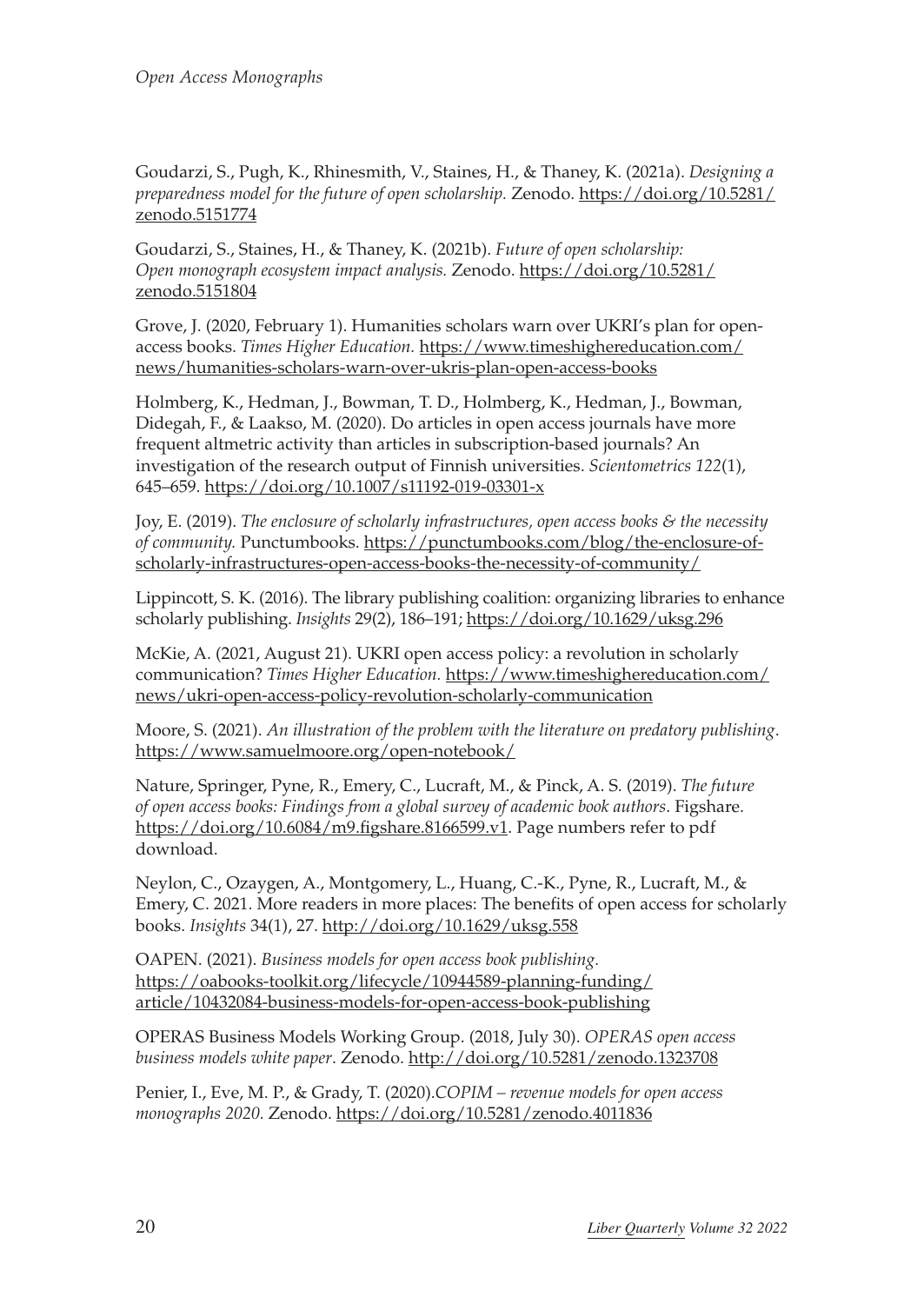Plan S. (n.d.) *Principles and implementation*. European Science Foundation. [https://www.](https://www.coalition-s.org/addendum-to-the-coalition-s-guidance-on-the-implementation-of-plan-s/principles-and-implementation/) [coalition-s.org/addendum-to-the-coalition-s-guidance-on-the-implementation-of-plan-s/](https://www.coalition-s.org/addendum-to-the-coalition-s-guidance-on-the-implementation-of-plan-s/principles-and-implementation/) [principles-and-implementation/](https://www.coalition-s.org/addendum-to-the-coalition-s-guidance-on-the-implementation-of-plan-s/principles-and-implementation/)

Pooley, J. (2021). Collective funding to reclaim scholarly publishing. *Commonplace, 1*(1), 1–8.<https://doi.org/10.21428/6ffd8432.250139da>

Pugh, K., & Thaney, K. (2021).*Future of open scholarship: Costs & benefits of collective investment.* Zenodo.<https://doi.org/10.5281/zenodo.5153496>

Sherman, S. (2014, May 6). University Presses under fire: How the internet and slashed budgets have endangered one of higher education's most important institutions*. The Nation.* [https://www.thenation.com/article/archive/](https://www.thenation.com/article/archive/university-presses-under-fire/) [university-presses-under-fire/](https://www.thenation.com/article/archive/university-presses-under-fire/)

Speicher, L., Armando, L., Bargheer, M., Eve, M. P., Fund, S., Delfim, L., Mosterd, M., Pinter, F., & Souyioultzoglou, I. (2018). OPERAS open access business models white paper. *Zenodo*.<https://doi.org/10.5281/zenodo.1323708>

Srnicek, N. (2017). *Platform capitalism.* Polity.

Stone, G. (2018). *OA monographs discovery in the library supply chain: Draft report and recommendations*. Jisc scholarly communications. [https://scholarlycommunications.](https://scholarlycommunications.jiscinvolve.org/wp/2018/10/25/oa-monographs-discovery-in-the-library-supply-chain-draft-report-and-recommendations/) [jiscinvolve.org/wp/2018/10/25/oa-monographs-discovery-in-the-library-supply](https://scholarlycommunications.jiscinvolve.org/wp/2018/10/25/oa-monographs-discovery-in-the-library-supply-chain-draft-report-and-recommendations/)[chain-draft-report-and-recommendations/](https://scholarlycommunications.jiscinvolve.org/wp/2018/10/25/oa-monographs-discovery-in-the-library-supply-chain-draft-report-and-recommendations/)

Stone, G., Gatti, R., van Gerven Oei, V. W. J., Arias, J., Steiner, T., & Ferwerda, E. (2021). *WP5 scoping report: Building an open dissemination system*. COPIM. [https://doi.](https://doi.org/10.21428/785a6451.939caeab) [org/10.21428/785a6451.939caeab](https://doi.org/10.21428/785a6451.939caeab)

UCL Press. (2021). *Who we are*.<https://www.uclpress.co.uk/pages/who-we-are>

UKRI. (2021a, August 6). UKRI open access policy – explanation of policy changes. [https://www.ukri.org/wp-content/uploads/2021/08/UKRI-180821-UKRIOpenAcc](https://www.ukri.org/wp-content/uploads/2021/08/UKRI-180821-UKRIOpenAccessPolicyExplanationOfChanges-2.pdf) [essPolicyExplanationOfChanges-2.pdf](https://www.ukri.org/wp-content/uploads/2021/08/UKRI-180821-UKRIOpenAccessPolicyExplanationOfChanges-2.pdf)

UKRI. (2021b, August 6). UKRI open access policy. [https://www.ukri.org/](https://www.ukri.org/wp-content/uploads/2021/08/UKRI-060821-UKRIOpenAccessPolicy-FINAL.pdf) [wp-content/uploads/2021/08/UKRI-060821-UKRIOpenAccessPolicy-FINAL.pdf](https://www.ukri.org/wp-content/uploads/2021/08/UKRI-060821-UKRIOpenAccessPolicy-FINAL.pdf)

Watkinson, C., Welzenbach, R., Hellmann, E., Gatti, R., & Sonnenberg, K. (2017). *Mapping the free ebook supply chain: Final report to the Andrew W. Mellon Foundation.* University of Michigan Library. [http://hdl.handle.net/2027.42/](http://hdl.handle.net/2027.42/137638) [137638](http://hdl.handle.net/2027.42/137638)

Wingham, D. (2021, August 6). *UKRI's new open access policy will help to unlock the benefits of research for society.* UKRI. Retrieved September 13, 2021, from [https://www.](https://www.ukri.org/about-us/policies-standards-and-data/good-research-resource-hub/open-research/ukris-new-open-access-policy-will-help-to-unlock-the-benefits-of-research-for-society/) [ukri.org/about-us/policies-standards-and-data/good-research-resource-hub/open](https://www.ukri.org/about-us/policies-standards-and-data/good-research-resource-hub/open-research/ukris-new-open-access-policy-will-help-to-unlock-the-benefits-of-research-for-society/)[research/ukris-new-open-access-policy-will-help-to-unlock-the-benefits-of-research](https://www.ukri.org/about-us/policies-standards-and-data/good-research-resource-hub/open-research/ukris-new-open-access-policy-will-help-to-unlock-the-benefits-of-research-for-society/)[for-society/](https://www.ukri.org/about-us/policies-standards-and-data/good-research-resource-hub/open-research/ukris-new-open-access-policy-will-help-to-unlock-the-benefits-of-research-for-society/)